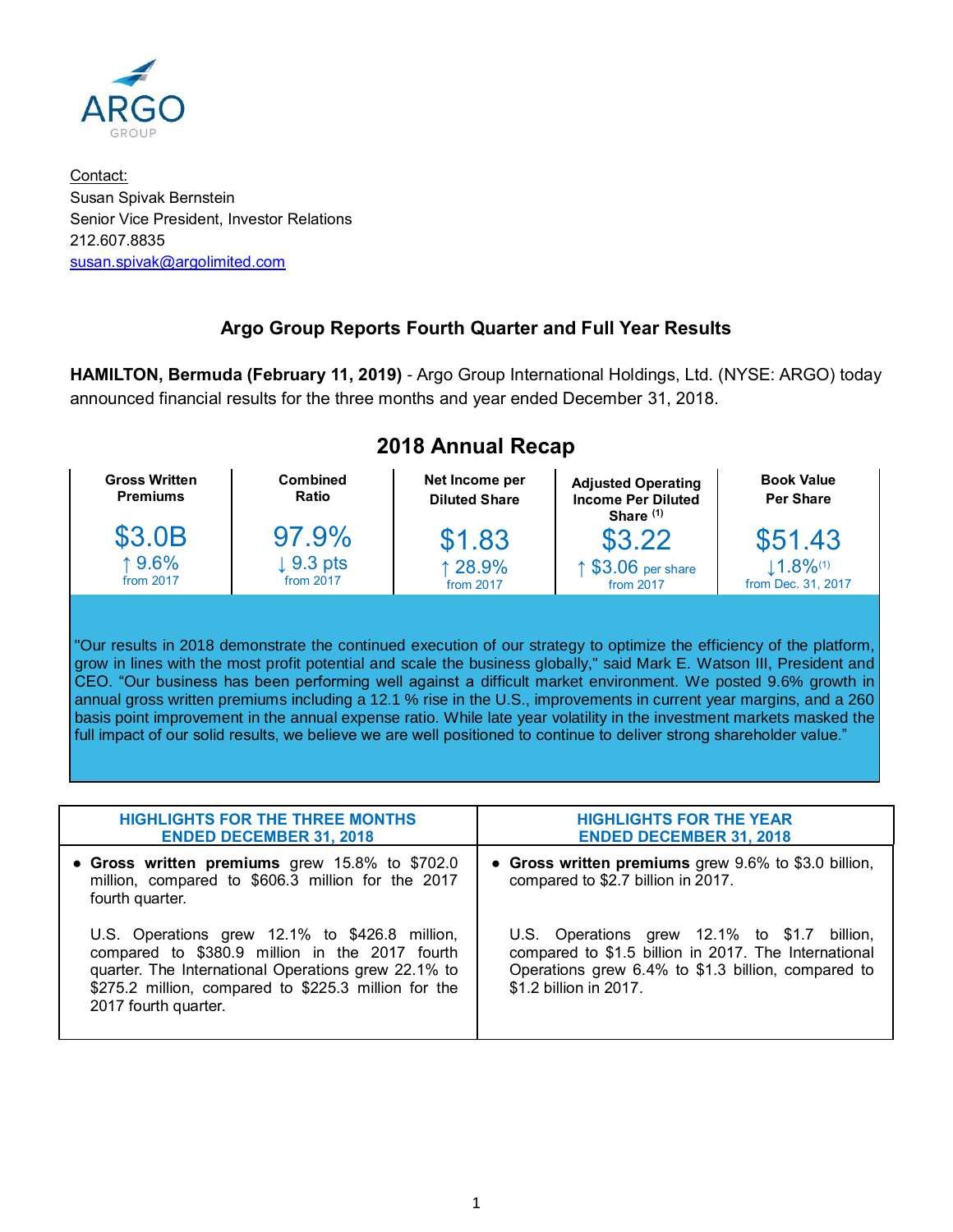**Net loss of \$43.6 million** or \$1.29 per diluted share, compared to net income of \$28.9 million or \$0.83 per diluted share for the 2017 fourth quarter.

As noted in prior quarters of 2018, comparisons to 2017 are impacted by the Company adopting a new accounting standard (refer to the Notes below). As a result, the 2018 fourth quarter net income was adversely impacted by an after-tax $(2)$  loss of \$66.4 million (or a loss per diluted share of \$1.96) related to the change in fair value of equity securities. This loss was included as a component of Net Realized Investment Gains and Losses on the income statement.

In addition, the 2017 fourth quarter reflected a tax (and net income) benefit of approximately \$20.2 million related to the revaluation of net deferred tax liabilities due to the reduction of the U.S. Corporate tax rate from 35% to 21%.

- **Adjusted operating income(1)(2)** was \$18.8 million or \$0.55 per diluted share, compared to adjusted operating income of \$0.3 million or \$0.01 per diluted share for the 2017 fourth quarter.
- **The combined ratio** was 99.5% compared to 106.7% for the 2017 fourth quarter. The loss and expense ratios for the 2018 quarter were 62.0% and 37.5%, respectively, compared to 66.9% and 39.8%, respectively, for the 2017 fourth quarter.

The 2018 fourth quarter expense ratio, excluding the effects of net reinstatement and other CAT-related premium adjustments, was 36.7%, an improvement of 2.8 points compared to 39.5% for the 2017 fourth quarter. This improvement reflected lower acquisition costs and the benefits of scale associated with an overall increase in net earned premiums.

**The current accident year, ex-CAT combined ratio** was 95.6% compared to 101.3% for the 2017 fourth quarter.

- **Catastrophe losses** were \$31.7 million, inclusive of net reinstatement premium adjustments. The 2017 fourth quarter catastrophe losses were \$34.3 million, inclusive of net reinstatement and other CAT-related premium adjustments.
- **Net favorable prior-year reserve development** was \$13.9 million compared to favorable prior-year development of \$12.6 million in the 2017 fourth quarter.

● **Net income** was \$63.6 million or \$1.83 per diluted share, compared to net income of \$50.3 million or \$1.42 per diluted share for 2017.

As noted in prior quarters of 2018, comparisons to 2017 are impacted by the Company adopting a new accounting standard (refer to the Notes below). As a result, 2018 was adversely impacted by an aftertax<sup>(2)</sup> loss of \$84.1 million (or a loss per diluted share of \$2.42) related to the change in fair value of equity securities. This loss was included as a component of Net Realized Investment Gains and Losses on the income statement.

- **Adjusted operating income(1)(2)** was \$111.7 million or \$3.22 per diluted share, compared to adjusted operating income of \$5.5 million or \$0.16 per diluted share for 2017.
- **The combined ratio** was 97.9% compared to 107.2% for 2017. The loss and expense ratios for 2018 were 60.1% and 37.8%, respectively, compared to 66.8% and 40.4%, respectively for 2017.

The 2018 expense ratio, excluding the effects of net reinstatement and other CAT-related premium adjustments, was 37.6%, an improvement of 2.4 points, compared to 40.0% for 2017. This improvement reflected lower acquisition costs and the benefits of scale associated with an overall increase in net earned premiums.

**The current accident year, ex-CAT combined ratio** was 95.4% compared to 98.6% for 2017.

- **Catastrophe losses** were \$61.9 million, inclusive of net reinstatement premium adjustments. The 2017 catastrophe losses were \$145.1 million, inclusive of net reinstatement and other CAT-related premium adjustments.
- **Net favorable prior-year reserve development** was \$18.0 million compared to net favorable prioryear development of \$8.2 million in 2017.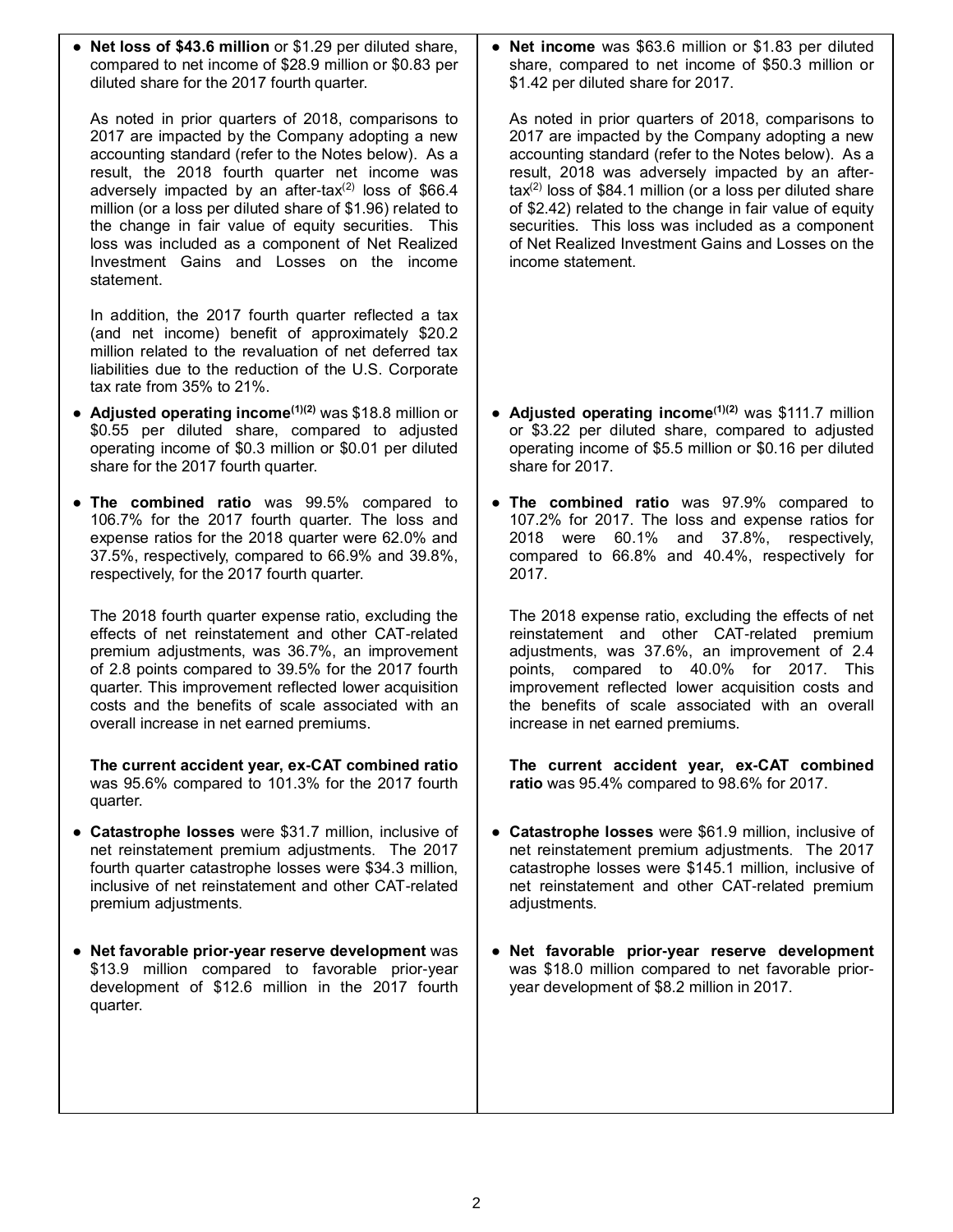| • Net investment income decreased 16.0% to \$29.4<br>million compared to \$35.0 million in the 2017 fourth<br>quarter.                                                                                                                                                                                         | • Net investment income decreased 4.9% to \$133.1<br>million, compared to \$140.0 million in 2017.                                                                                                                                                                                                                                                                                                                                                                                                         |
|----------------------------------------------------------------------------------------------------------------------------------------------------------------------------------------------------------------------------------------------------------------------------------------------------------------|------------------------------------------------------------------------------------------------------------------------------------------------------------------------------------------------------------------------------------------------------------------------------------------------------------------------------------------------------------------------------------------------------------------------------------------------------------------------------------------------------------|
| Net investment income on the core portfolio<br>increased 25.7% to \$30.3 million compared to \$24.1<br>million in the 2017 fourth quarter. This increase was<br>primarily due to an increase in the invested asset<br>base and higher investment yields.                                                       | Net investment income on the core portfolio<br>increased 25.2% to \$113.3 million compared to<br>\$90.5 million in 2017. This increase was primarily<br>due to an increase in the invested asset base and<br>higher investment yields.                                                                                                                                                                                                                                                                     |
| Alternative investments, which are reported on a lag,<br>reported losses of \$0.9 million in the 2018 fourth<br>quarter compared to income of \$10.9 million in the<br>2017 fourth quarter. This decline was due to the<br>volatility experienced in the securities markets during<br>the 2018 fourth quarter. | Alternative investments, which are reported on a lag,<br>contributed \$19.8 million in 2018 compared to \$49.5<br>million in 2017, a decrease of 60.0%. This decline<br>was due primarily to the volatility experienced in the<br>securities markets during the 2018 fourth quarter. In<br>addition, the 2017 year included a net pre-tax<br>investment gain on Alternative investments of \$12.2<br>million relating to net asset sales initiated by an<br>equity investee in the second quarter of 2017. |
| • Common stock repurchased by the Company<br>during the 2018 fourth quarter totaled 29,893 shares<br>for \$1.7 million.                                                                                                                                                                                        | • Common stock repurchased by the Company<br>during 2018 totaled 530,882 shares for \$31.7 million.                                                                                                                                                                                                                                                                                                                                                                                                        |
|                                                                                                                                                                                                                                                                                                                | • Book value per share was \$51.43 at December 31,<br>2018 compared to \$53.46 at December 31, 2017.                                                                                                                                                                                                                                                                                                                                                                                                       |

**Notes**

● Effective January 1, 2018, the Company adopted ASU No. 2016-01, Financial Instruments: Recognition and Measurement of Financial Assets and Liabilities, using a cumulative effect adjustment. This adjustment transferred the unrealized gains and losses as of December 31, 2017, net of tax, on equity securities from accumulated other comprehensive income to retained earnings, resulting in no overall impact to shareholders' equity.

In accordance with this accounting standard, in the 2018 fourth quarter, the Company recognized the change in the fair value of its equity securities as a pre-tax loss of \$83.0 million (\$66.4 million net of taxes<sup>(2)</sup> or a loss of \$1.96 per diluted share). Since January 1, 2018, the Company recognized a pre-tax loss of \$105.1 million (\$84.1 million after taxes<sup>(2)</sup> or a loss of \$2.42 per diluted share). These amounts are included as a component of net realized investment gains and losses on the income statement. Amounts for the comparable 2017 periods are not presented as a component of net income, as ASU 2016-01 was required to be adopted on a prospective basis.

- Excluding repurchased shares, all references to common shares associated with the recalculation of per share amounts for all periods presented have been adjusted for the 15% stock dividend paid on March 21, 2018, to shareholders of record at the close of business on March 7, 2018.
- All references to catastrophe losses are pre-tax.
- Point impacts on the combined ratio are calculated as the difference between the reported combined ratio and the combined ratio excluding incurred catastrophe losses and associated reinstatement and other catastrophe-related premium adjustments.

(1) Refer to Non-GAAP Financial Measures below.

(2) At assumed tax rate of 20%.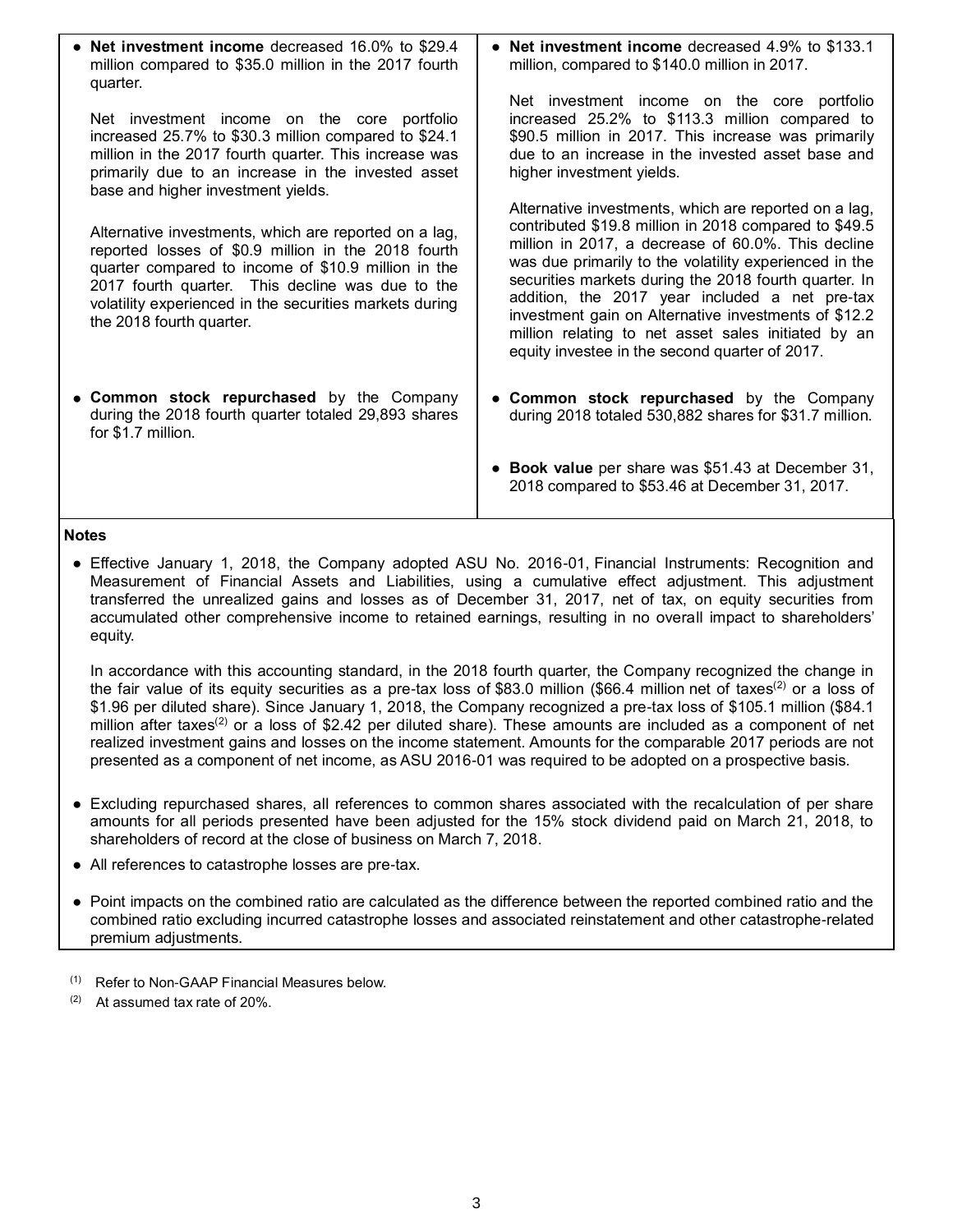### **U.S. Operations**

• Gross written premiums in the 2018 fourth quarter of \$426.8 million were up \$45.9 million or 12.1% compared to the 2017 fourth quarter. Gross written premiums for 2018 of \$1.7 billion were up \$182.4 million or 12.1% compared to 2017. Growth in both the quarter and full year was achieved in all major lines of business, most notably Professional lines (which grew 24.4% and 33.0% for the 2018 fourth quarter and year, respectively, and Specialty Lines which grew 16.6% and 16.4% for the 2018 fourth quarter and the year, respectively). These increases reflected the continued execution of strategic growth and digital initiatives, while still executing on appropriate risk selection and exposure management actions.

Net retained premiums (net written premiums as percentage of gross written premiums) for the fourth quarter of 2018 was approximately 61%, compared to 68% for both the first three quarters of 2018 and the full year 2017. The current quarter decrease in the percentage of net premiums retained was due in large part to an increase in ongoing strategic use of reinsurance programs, as part of overall risk management initiatives, and to a lesser extent, increased writings in fronted programs business.

- Net earned premiums in the 2018 fourth quarter of \$271.3 million were up \$27.6 million or 11.3% from the 2017 fourth quarter. Net earned premiums for 2018 of \$1.1 billion were up \$142.3 million or 15.2% from 2017. The increase in both the quarter and annual net earned premiums were driven by the aforementioned growth in gross written premiums.
- The loss ratio for the 2018 fourth quarter was 59.0%, compared to 54.9% for the 2017 fourth quarter. The higher loss ratio in 2018 fourth quarter reflected increased catastrophe losses and a decline in net favorable prior-year reserve development, partially offset by an improvement of 2.9 points in the current accident year, ex-CAT loss ratio.

The loss ratio for 2018 was 58.2%, compared to 56.4% for 2017. The higher loss ratio in 2018 reflected a decline in the net favorable prior-year reserve development, partially offset by a lower catastrophe loss ratio. The current accident year ex-CAT loss ratio for 2018 was 58.3%, compared to 58.4% for 2017.

- The current accident year ex-CAT loss ratio for the 2018 fourth quarter was 58.0%, compared to 60.9% for the 2017 fourth quarter. The 2.9 point improvement in the current accident year ex-CAT loss ratio was driven in large part by a reduced level of non-catastrophe related, discrete property losses in the 2018 fourth quarter compared to the 2017 fourth quarter. The current accident year ex-CAT loss ratio for 2018 was 58.3% which approximates the 2017 ratio of 58.4%.
- Net favorable prior-year reserve development for the 2018 fourth quarter was \$6.0 million, compared to net favorable prior-year reserve development of \$10.0 million in 2017 fourth quarter. Net favorable prior-year reserve development for 2018 was \$20.8 million, compared to net favorable prior-year reserve development of \$38.7 million in 2017. Both the quarter and annual net favorable prior-year reserve development related primarily to Liability and Specialty lines.
- Catastrophe losses incurred for the 2018 fourth quarter were \$4.4 million. In addition, the 2018 fourth quarter was adversely impacted by \$7.7 million in outward CAT-related reinstatement premium adjustments, resulting in a total catastrophe related impact of \$12.1 million. Catastrophe losses in the 2017 fourth quarter reflected a net benefit of \$4.0 million, which included a reduction of \$7.0 million for third quarter 2017 events. Catastrophe losses in 2018, inclusive of reinstatement premiums were \$23.3 million, compared to \$21.9 million in 2017.
- The expense ratio for the 2018 fourth quarter was 33.0%, compared to 31.2% for the 2017 fourth quarter. As noted above, during the 2018 fourth quarter net earned premiums were reduced by \$7.7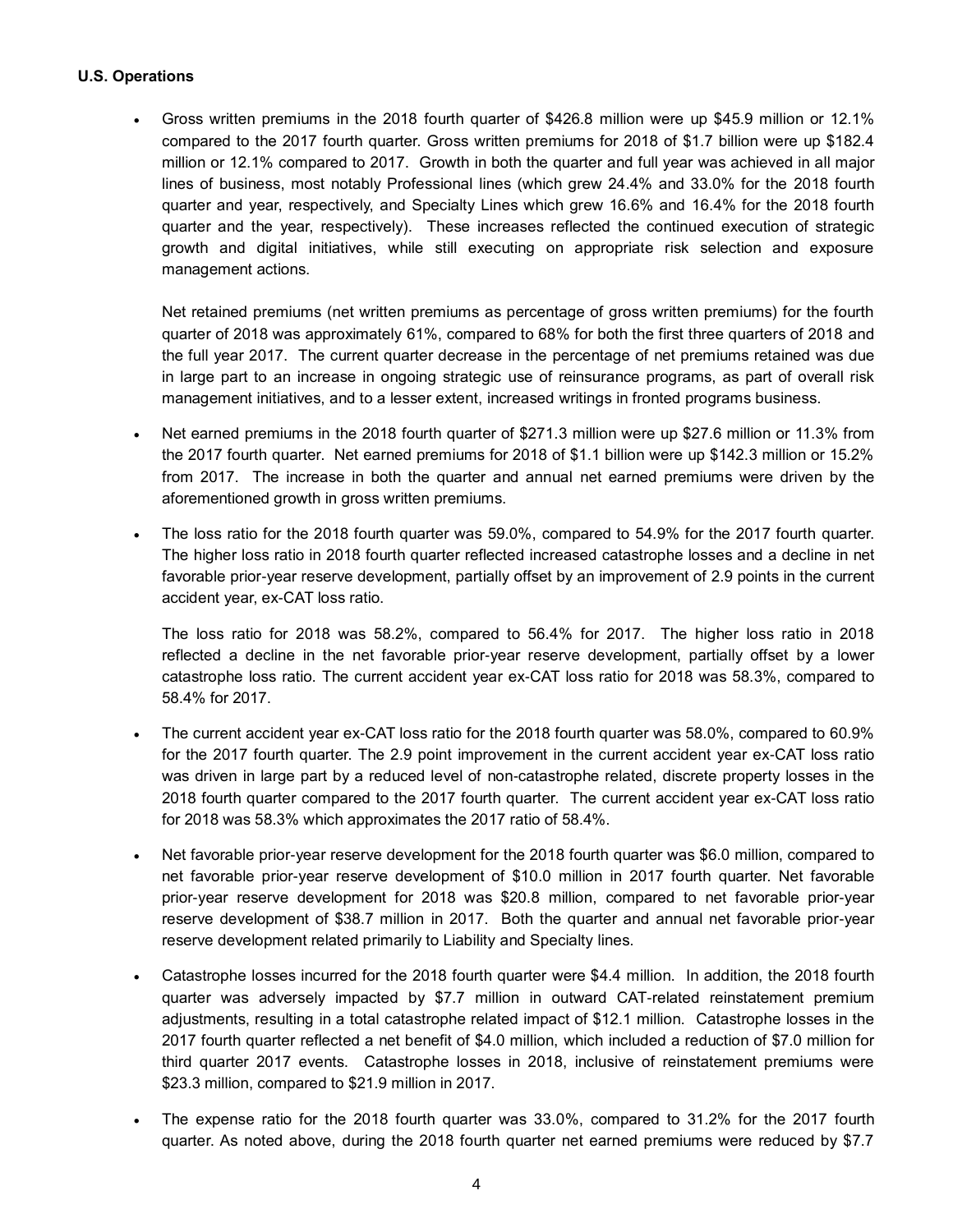million for outward CAT-related reinstatement premiums, which increased the current quarter expense ratio. In addition, the 2017 fourth quarter expenses included certain one-time compensation expense reductions. On an adjusted basis, the expense ratio for the 2018 and 2017 fourth quarters were 32.0 and 32.5%, respectively.

The expense ratio for 2018 was 32.9%, compared to 34.1% for 2017. The 1.2 point improvement in the annual expense ratio reflected the aforementioned 15.2% increase in net earned premiums and lower acquisition costs, partially offset by continued strategic investments in people and technology, including digital initiatives in support of premium growth.

• Underwriting income for the 2018 fourth quarter was \$21.7 million, compared to \$33.7 million for the 2017 fourth quarter. The \$12.0 million decrease in underwriting income was primarily related to higher catastrophe losses (a quarter over quarter increase in losses of \$16.1 million), and a decrease in net favorable prior-year reserve development (a quarter over quarter net decrease in benefits of \$4.0 million.

Underwriting income for 2018 was \$95.9 million, compared to \$89.4 million for 2017. The \$6.5 million increase in underwriting income was due primarily to the benefits of scale related to the \$142.3 million increase in net earned premium. This increase was partially offset by a decline in net favorable prioryear reserve development of \$17.9 million and to a lesser extent a \$1.4 million increase in catastropherelated losses.

### **International Operations**

• Gross written premiums in the 2018 fourth quarter of \$275.2 million were up \$49.9 million or 22.1% compared to the 2017 fourth quarter. Gross written premiums for 2018 of \$1.3 billion were up \$75.4 million or 6.4% compared to 2017.

The growth in the quarter was achieved most notably in the Property (which grew \$35.4 million or 67.7% compared to the 2017 fourth quarter) and Liability Lines (which grew \$12.8 million or 35.6% compared to the 2017 fourth quarter). The increase in Property was primarily due to inward CATrelated reinstatement premiums within our Reinsurance business and to a lesser extent growth in Europe. As noted in prior quarters, offsetting the aforementioned increases were reductions in gross written premiums associated with the introduction of certain third party capital beginning in 2018 (as part of the full integration of the reinsurance business of Ariel Re that we acquired in 2017) and certain corrective underwriting initiatives in Syndicate 1200. The increase in Liability was also driven by growth in Europe and additional premiums reported during the 2018 fourth quarter related to the 2017 Year of Account ("YOA").

The growth in 2018 was achieved in Property (which grew \$54.0 million or 12.2% compared to 2017), Liability (which grew \$31.1 million or 19.1% compared to 2017) and Professional (which grew \$20.5 million or 12.1% compared to 2017) lines, partially offset by decreased writings within Specialty (which declined by \$30.2 million or 7.3% compared to 2017).

Net earned premiums in the 2018 fourth quarter of \$181.1 increased \$20.2 million or 12.6% from the 2017 fourth quarter. This increase was due primarily to premiums reported related to the 2017 YOA within Syndicate 1200 and growth in net written premiums written. These increases were partially offset by the reduced retained percentage of certain of our Lloyd's insurance and reinsurance businesses as noted above. Net earned premiums in 2018 of \$652.5 million increased \$16.7 million or 2.6%.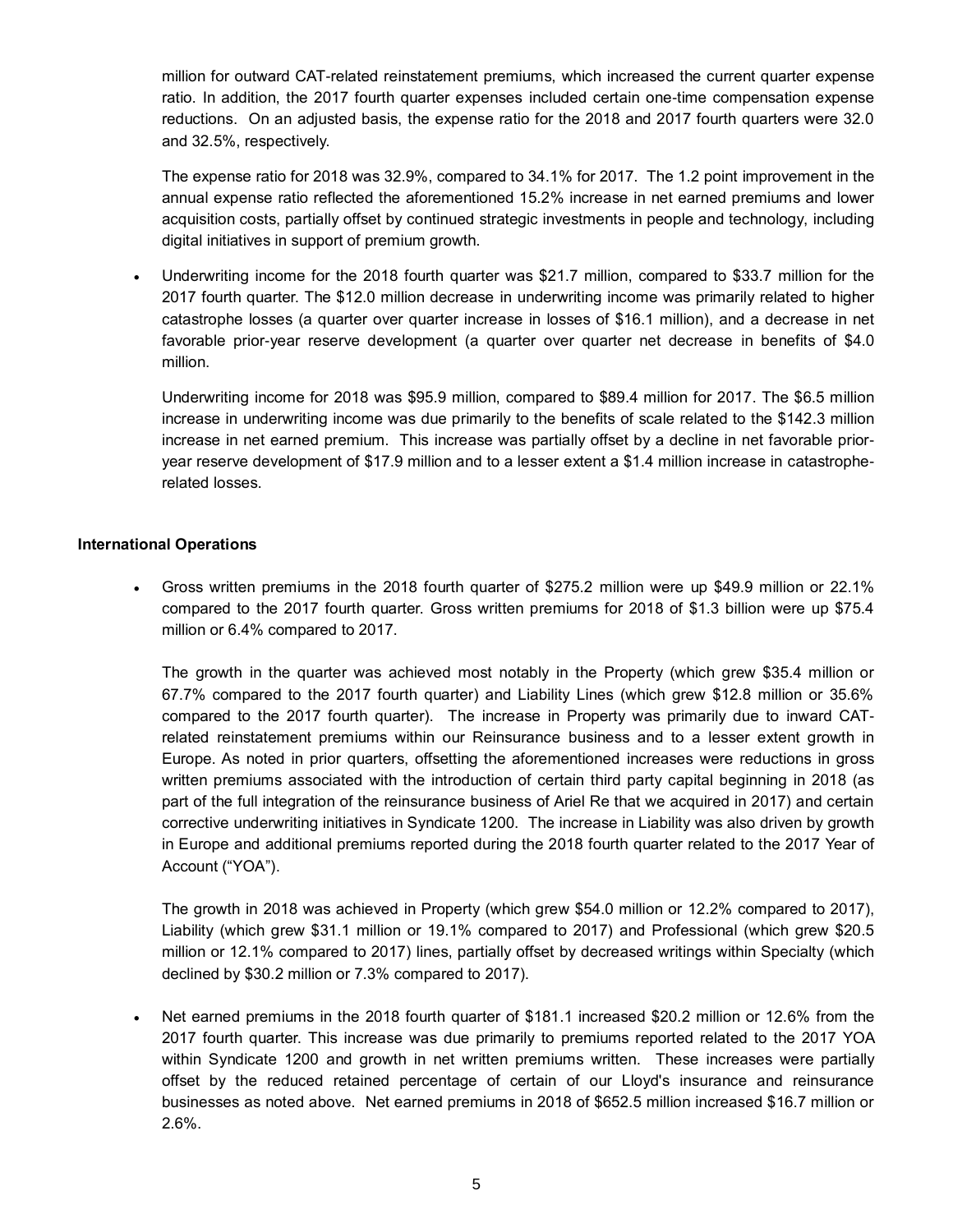• The loss ratio for the 2018 fourth quarter was 66.0%, compared to 84.3% for the 2017 fourth quarter. The 18.3 point improvement in the loss ratio was due to lower catastrophe losses, an increase in net favorable prior-year reserve development, and a 2.9 point reduction in the current accident year, ex-CAT loss ratio.

The loss ratio for 2018 was 61.3%, compared to 79.4% for 2017. The lower loss ratio in 2018 reflected lower catastrophe losses, net favorable prior-year reserve development (compared to net unfavorable prior-year reserve development in 2017), and a 1.8 point improvement in the current accident year, ex-CAT loss ratio.

• The current accident year ex-CAT loss ratio for the 2018 fourth quarter was 60.4%, compared to 63.3% for the 2017 fourth quarter. In connection with the acquisition and integration of Ariel Re (in February 2017), the Company made a number of one-time catastrophe and risk management reinsurance purchases in 2017. These 2017 purchases reduced net earned premiums resulting in an increase in the 2017 fourth quarter loss ratio of approximately 3.6 points. The improvements in the loss ratio also reflected the effects of remedial underwriting actions undertaken in Syndicate 1200, most notably within Property D&F business. Partially offsetting these improvements were a number of discrete Marine and Energy losses incurred during the 2018 fourth quarter.

The current accident year ex-CAT loss ratio for 2018 was 57.0%, compared to 58.8% for 2017. This improvement was driven largely by the aforementioned CAT and risk management reinsurance purchases in 2017 (which reduced net premiums earned in 2017), improvements in the Property D&F business within Syndicate 1200, partially offset by a number of discrete Marine and Energy claims in 2018.

• Net favorable prior-year reserve development for the 2018 fourth quarter was \$8.7 million, compared to net favorable prior-year reserve development of \$3.8 million in the 2017 fourth quarter. The 2018 fourth quarter net favorable prior-year reserve development was driven primarily by assumed reinsurance losses related to various 2016 and 2017 catastrophe events.

Net favorable prior-year reserve development for 2018 was \$9.5 million, compared to net unfavorable prior-year reserve development of \$13.2 million for 2017. The 2018 net favorable prior-year reserve development was driven primarily by assumed reinsurance losses related to various 2016 and 2017 catastrophe events and professional lines, partially offset by unfavorable development within Liability and Specialty lines.

• Catastrophe losses incurred for the 2018 fourth quarter were \$17.9 million. In addition, the 2018 fourth quarter was adversely impacted by \$1.7 million in net outward CAT-related reinstatement premium adjustments, resulting in a total catastrophe related impact of \$19.6 million.

Catastrophe losses incurred in the 2017 fourth quarter were \$36.1 million. In addition, the 2017 fourth quarter was adversely impacted by net outward CAT-related premium adjustments of \$2.2 million. The total catastrophe impact on the 2017 fourth quarter for these items was \$38.3 million.

- The expense ratio for the 2018 fourth quarter was 38.5%, compared to 36.3% for the 2017 fourth quarter. The increase in the expense ratio relates to a 2.6 point increase in acquisition costs due to business mix and certain commission adjustments recorded within the Reinsurance business unit. On a year to date basis, the expense ratio for 2018 improved to 37.7% from to 38.1% in 2017.
- The underwriting loss for the 2018 fourth quarter was \$8.1 million, compared to an underwriting loss of \$33.1 million for the 2017 fourth quarter. The \$25.0 million improvement in underwriting income was primarily related to lower catastrophe losses (a quarter over quarter decrease in losses of \$18.7 million), and an increase in the net favorable prior-year reserve development (a quarter over quarter increase of \$4.9 million).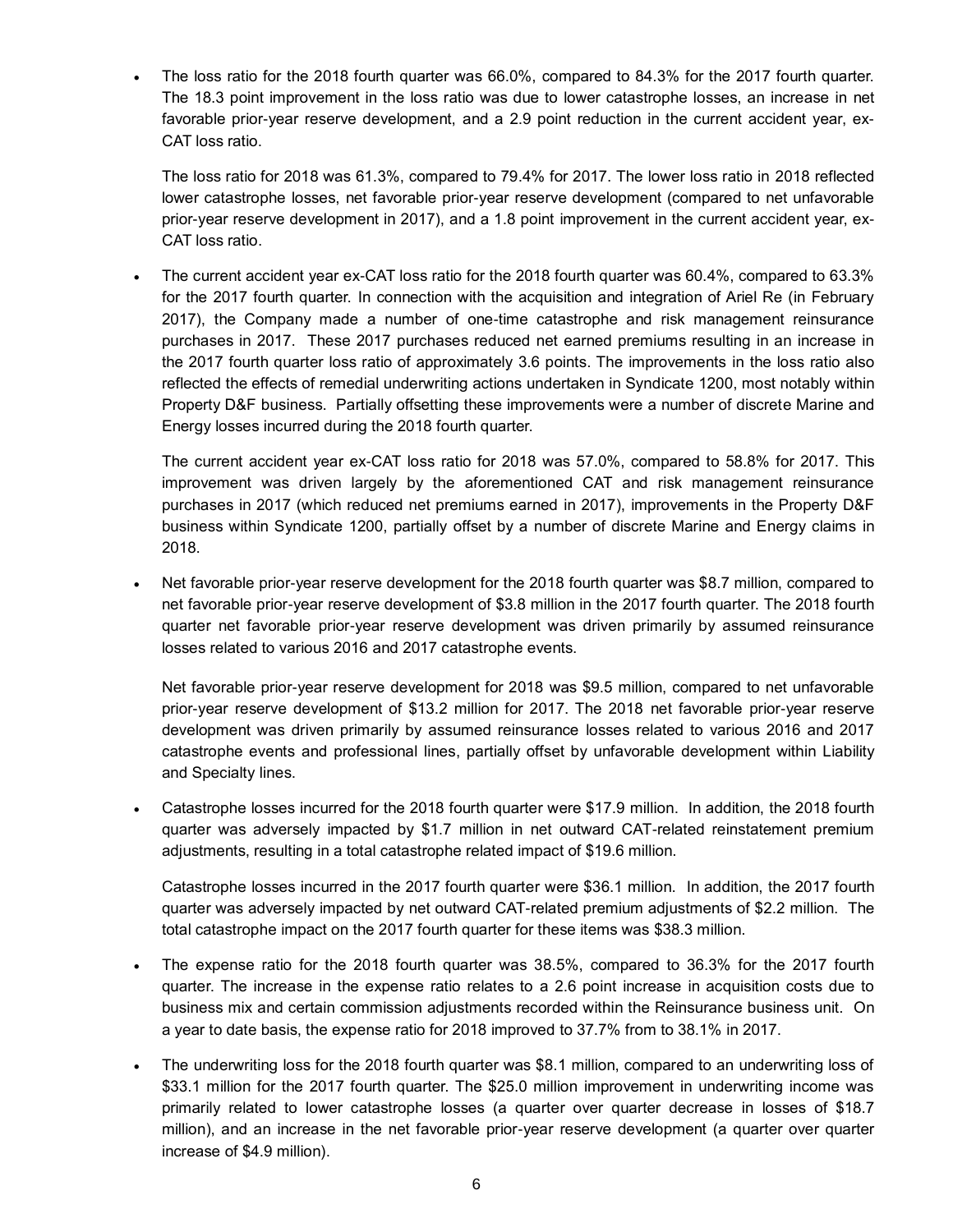Underwriting income for 2018 was \$6.4 million, compared to an underwriting loss of \$111.2 million for 2017. The \$117.6 million increase in underwriting income was due primarily to lower catastrophe losses (a year over year decrease in CAT losses of \$84.6 million), a \$22.7 million change in net favorable prior-year reserve development, a decrease in the CAY ex-CAT loss ratio, and benefits of scale relating to the increase in net earned premium.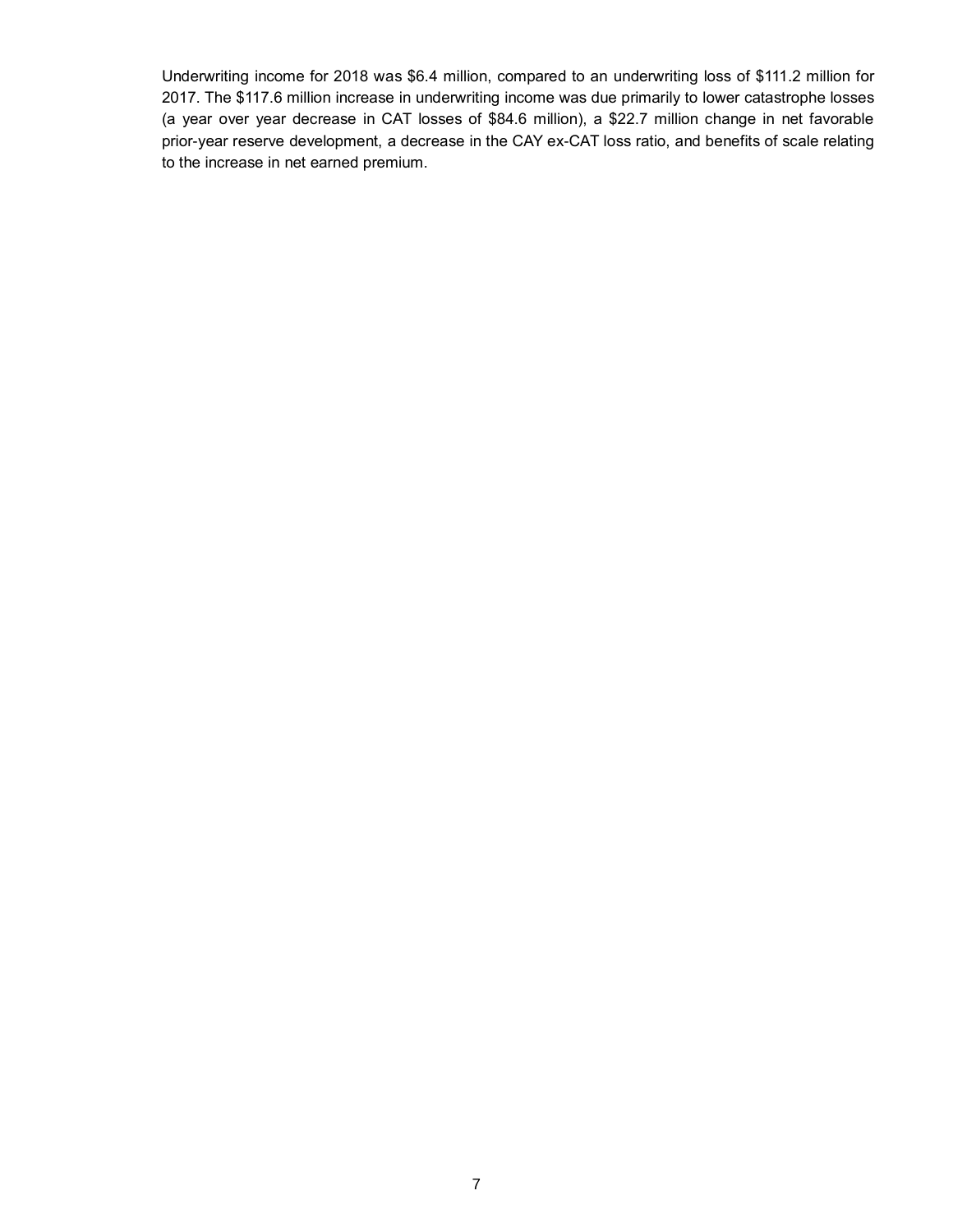#### **CONFERENCE CALL**

Argo Group management will conduct an investor conference call starting at 10:00 a.m. EST (11:00 a.m. AST) tomorrow, Tuesday, February 12, 2019. A live webcast of the conference call can be accessed by visiting https://services.choruscall.com/links/argo190212.html</u>. Participants in the U.S. can access the call by dialing (877) 291-5203. Callers dialing from outside the U.S. can access the call by dialing (412) 902-6610. Please ask the operator to be connected to the Argo Group earnings call.

A webcast replay will be available shortly after the live conference call and can be accessed at [https://services.choruscall.com/ccforms/replay.html.](https://services.choruscall.com/ccforms/replay.html) A telephone replay of the conference call will be available through February 19, 2019, to callers in the U.S. by dialing (877) 344-7529 (conference # 10128196). Callers dialing from outside the U.S. can access the telephone replay by dialing (412) 317-0088 (conference # 10128196).

#### **ABOUT ARGO GROUP INTERNATIONAL HOLDINGS, LTD.**

Argo Group International Holdings, Ltd. (NYSE: ARGO) is an international underwriter of specialty insurance and reinsurance products in the property and casualty market. Argo Group offers a full line of products and services designed to meet the unique coverage and claims handling needs of businesses in two primary segments: U.S. Operations and International Operations. Argo Group's insurance subsidiaries are A.M. Best-rated 'A' (Excellent) (third highest rating out of 16 rating classifications) with a stable outlook, and Argo Group's U.S. insurance subsidiaries are Standard and Poor's-rated 'A-' (Strong) with a positive outlook. More information on Argo Group and its subsidiaries is available at www.argolimited.com.

#### **FORWARD-LOOKING STATEMENTS**

This press release may include forward-looking statements, both with respect to Argo Group and its industry, that reflect our current views with respect to future events and financial performance. These statements are made pursuant to the safe harbor provisions of the Private Securities Litigation Reform Act of 1995. Forward-looking statements include all statements that do not relate solely to historical or current facts, and can be identified by the use of words such as "expect," "intend," "plan," "believe," "do not believe," "aim," "project," "anticipate," "seek," "will," "likely," "assume," "estimate," "may," "continue," "guidance," "objective," "outlook," "trends," "future," "could," "would," "should," "target," "on track" and similar expressions of a future or forward-looking nature. All forwardlooking statements address matters that involve risks and uncertainties, many of which are beyond Argo Group's control. Accordingly, there are or will be important factors that could cause actual results to differ materially from those indicated in such statements and, therefore, you should not place undue reliance on any such statements. We believe that these factors include, but are not limited to, the following: 1) unpredictability and severity of catastrophic events; 2) rating agency actions; 3) adequacy of our risk management and loss limitation methods; 4) cyclicality of demand and pricing in the insurance and reinsurance markets; 5) statutory or regulatory developments including tax policy, reinsurance and other regulatory matters; 6) our ability to implement our business strategy; 7) adequacy of our loss reserves; 8) continued availability of capital and financing; 9) retention of key personnel; 10) competition; 11) potential loss of business from one or more major insurance or reinsurance brokers; 12) our ability to implement, successfully and on a timely basis, complex infrastructure, distribution capabilities, systems, procedures and internal controls, and to develop accurate actuarial data to support the business and regulatory and reporting requirements; 13) general economic and market conditions (including inflation, volatility in the credit and capital markets, interest rates and foreign currency exchange rates); 14) the integration of Ariel Re and other businesses we may acquire or new business ventures we may start; 15) the effect on our investment portfolios of changing financial market conditions including inflation, interest rates, liquidity and other factors; 16) acts of terrorism or outbreak of war; and 17) availability of reinsurance and retrocessional coverage, as well as management's response to any of the aforementioned factors.

In addition, any estimates relating to loss events involve the exercise of considerable judgment and reflect a combination of ground-up evaluations, information available to date from brokers and cedents, market intelligence,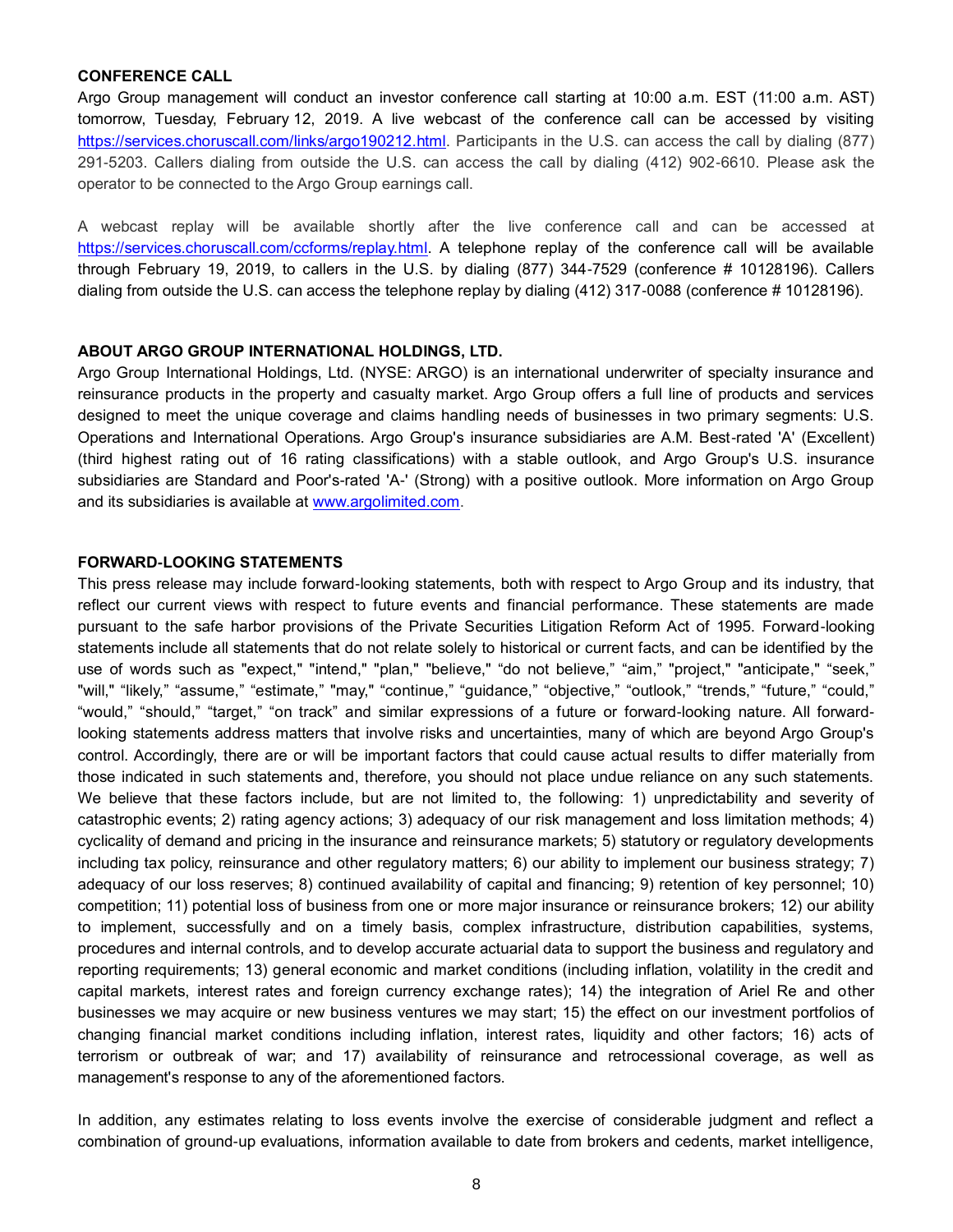initial tentative loss reports and other sources. The actuarial range of reserves and management's best estimate is based on our then current state of knowledge including explicit and implicit assumptions relating to the pattern of claim development, the expected ultimate settlement amount, inflation and dependencies between lines of business. Our internal capital model is used to consider the distribution for reserving risk around this best estimate and predict the potential range of outcomes. However, due to the complexity of factors contributing to the losses and the preliminary nature of the information used to prepare these estimates, there can be no assurance that Argo Group's ultimate losses will remain within the stated amount.

The foregoing review of important factors should not be construed as exhaustive and should be read in conjunction with the other cautionary statements that are included herein and elsewhere, including the risk factors included in our most recent reports on Form 10-K and Form 10-Q and other documents of Argo Group on file with or furnished to the U.S. Securities and Exchange Commission ("SEC"). Any forward-looking statements made in this press release are qualified by these cautionary statements, and there can be no assurance that the actual results or developments anticipated by Argo Group will be realized or, even if substantially realized, that they will have the expected consequences to, or effects on, Argo Group or its business or operations. Except as required by law, Argo Group undertakes no obligation to update publicly or revise any forward-looking statement, whether as a result of new information, future developments or otherwise.

#### **NON-GAAP FINANCIAL MEASURES**

In presenting the Company's results, management has included and discussed in this press release certain nongenerally accepted accounting principles ("non-GAAP") financial measures within the meaning of Regulation G as promulgated by the U.S. Securities and Exchange Commission. Management believes that these non-GAAP measures, which may be defined differently by other companies, better explain the Company's results of operations in a manner that allows for a more complete understanding of the underlying trends in the Company's business. However, these measures should not be viewed as a substitute for those determined in accordance with generally accepted accounting principles ("U.S. GAAP").

"Underwriting income" is an internal performance measure used in the management of the Company's operations and represents net amount earned from underwriting activities (net premiums earned less underwriting expenses and claims incurred). Although this measure of profit (loss) does not replace net income (loss) computed in accordance with U.S. GAAP as a measure of profitability, management uses this measure of profit (loss) to focus our reporting segments on generating underwriting income. The Company presents Underwriting income as a measure that is commonly recognized as a standard of performance by investors, analysts, rating agencies and other users of its financial information.

"Current accident year ex-CAT combined ratio" and the "Current accident year ex-CAT loss ratio" are internal measures used by the management of the Company to evaluate the performance of its' underwriting activity and represents the net amount of underwriting income excluding catastrophe related charges (impacts to both premiums and losses), the impact of changes to prior year loss reserves and other one-time items that would impact expenses or net earned premiums. Although this measure does not replace the combined ratio it provides management with a view of the quality of earnings generated by underwriting activity for the current accident year.

"Adjusted operating income" is an internal performance measure used in the management of the Company's operations and represents after-tax (at an assumed effective tax rate of 20%) operational results excluding, as applicable, net realized investment gains or losses, net foreign exchange gain or loss, and other similar nonrecurring items. The Company excludes net realized investment gains or losses, net foreign exchange gain or loss, and other similar non-recurring items from the calculation of adjusted operating income because these amounts are influenced by and fluctuate in part, by market conditions that are outside of management's control. In addition to presenting net income determined in accordance with U.S. GAAP, the Company believes that showing adjusted operating income enables investors, analysts, rating agencies and other users of the Company's financial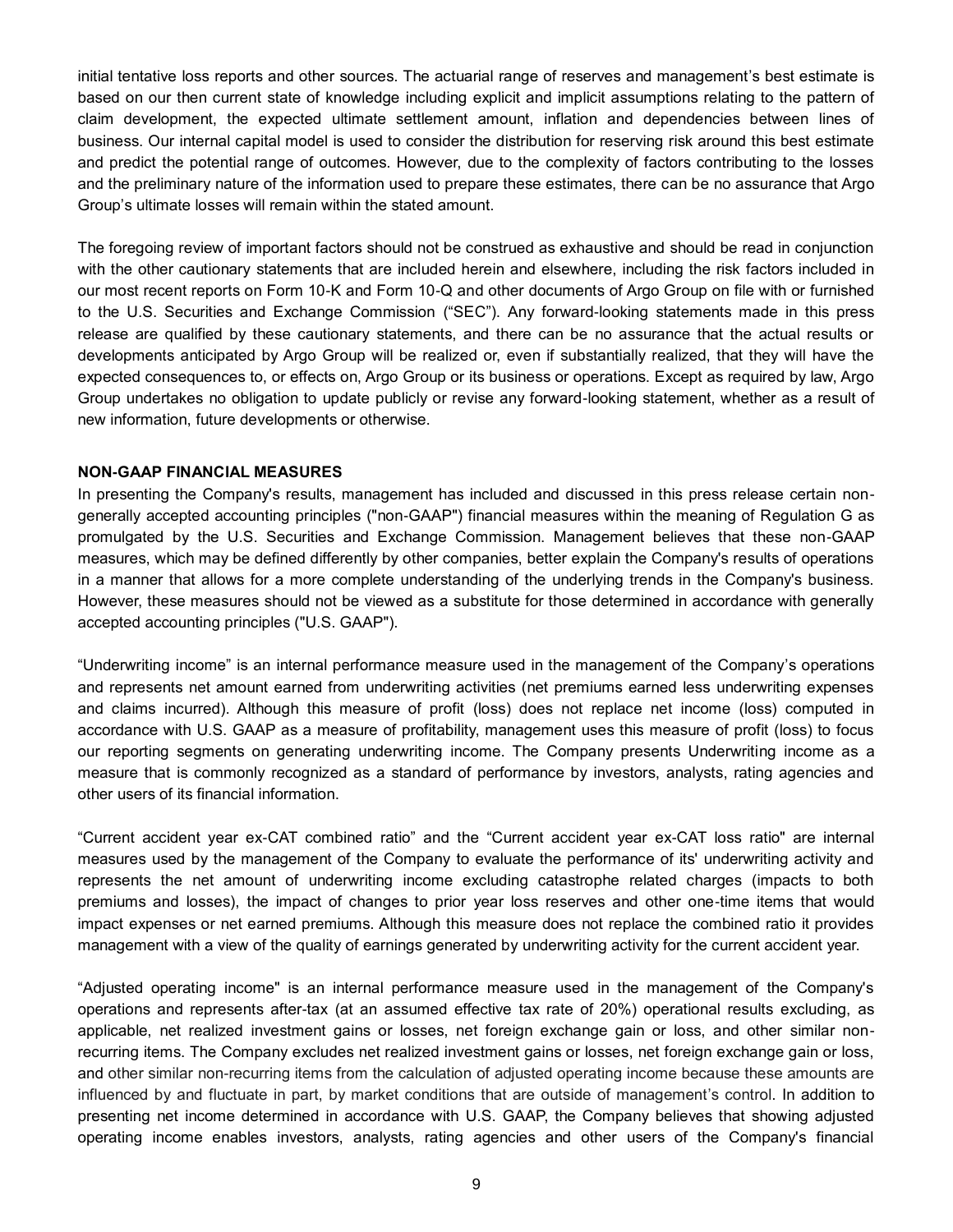information to more easily analyze our results of operations and underlying business performance. Adjusted operating income should not be viewed as a substitute for U.S. GAAP net income.

"Annualized return on average shareholders' equity" ("ROAE") is calculated using average shareholders' equity. In calculating ROAE, the net income available to shareholders for the period is multiplied by the number of periods in a calendar year to arrive at annualized net income available to shareholders. The Company presents ROAE as a measure that is commonly recognized as a standard of performance by investors, analysts, rating agencies and other users of its financial information.

"Annualized adjusted operating return on average shareholders' equity" is calculated using adjusted operating income (as defined above and annualized in the manner described for net income (loss) available to shareholders under ROAE above) and average shareholders' equity. The assumed tax rate is 20%.

The "percentage change in book value per share" included in the Annual Recap includes (by adding) the effects of cash dividends paid per share (which for 2018 was \$1.08) to the calculated book value per share for the current year. This adjusted amount is then compared to the 2017 book value per share to determine the year over year change. The Company believes that including the dividends paid per share allows users of its financial statements to more easily identify the impact of the changes in book value per share from the perspective of investors.

Reconciliations of these financial measures to their most directly comparable U.S. GAAP measures are included in the attached tables.

> - more - (financial tables follow)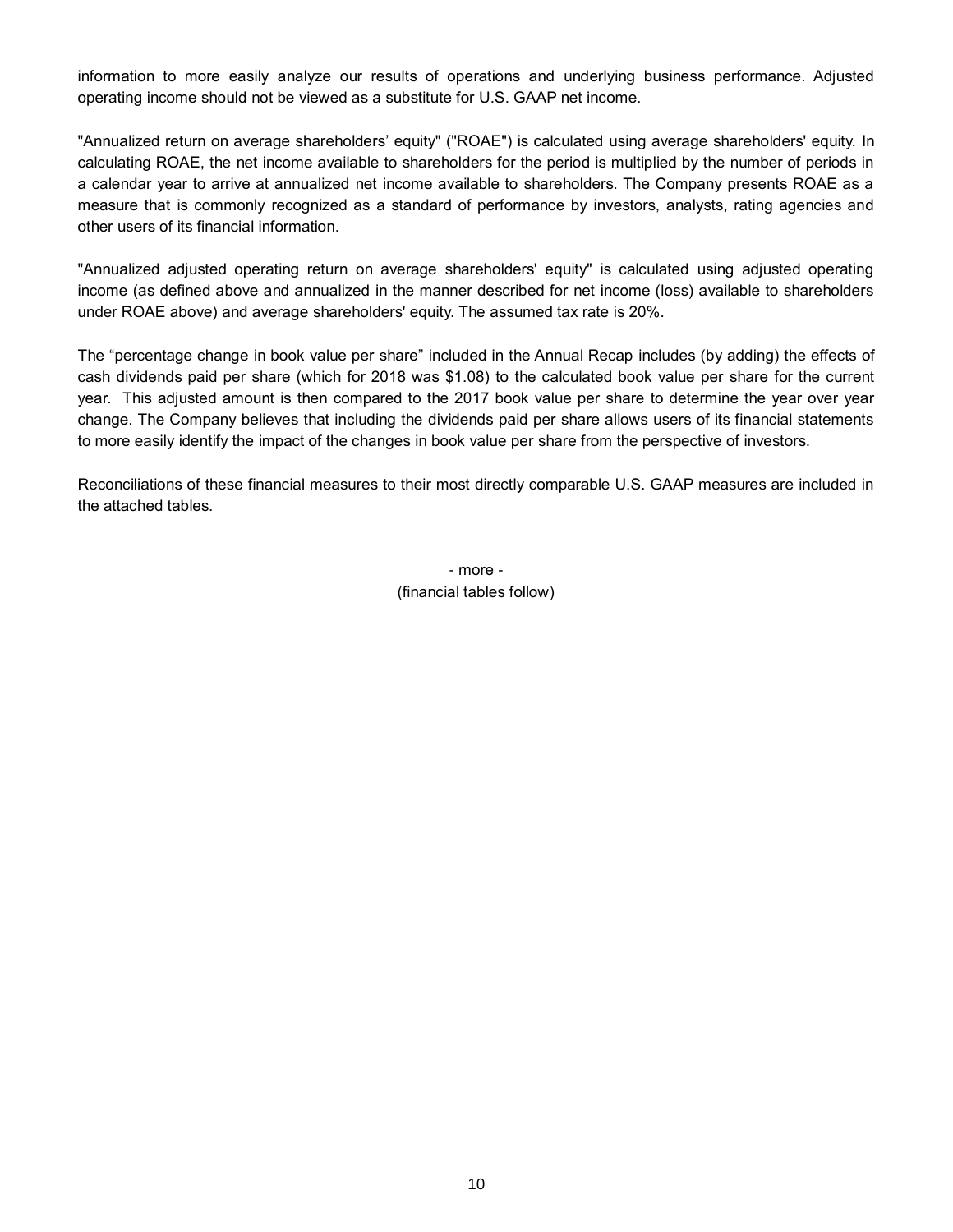# **ARGO GROUP INTERNATIONAL HOLDINGS, LTD. CONSOLIDATED BALANCE SHEETS**

(in millions, except per share amounts)

|                                                  | December 31,      | December 31, |                         |
|--------------------------------------------------|-------------------|--------------|-------------------------|
|                                                  |                   | 2018         | 2017                    |
|                                                  |                   | (unaudited)  |                         |
| <b>Assets</b>                                    |                   |              |                         |
| <b>Total investments</b>                         | \$                | 4,787.0 \$   | 4,742.9                 |
| Cash                                             |                   | 139.2        | 176.6                   |
| Accrued investment income                        |                   | 27.2         | 23.5                    |
| <b>Receivables</b>                               |                   | 3,338.2      | 2,691.9                 |
| Goodwill and intangible assets                   |                   | 270.5        | 258.2                   |
| Deferred acquisition costs, net                  |                   | 167.3        | 160.4                   |
| Ceded unearned premiums                          |                   | 457.7        | 399.5                   |
| Other assets                                     |                   | 371.1        | 311.0                   |
| <b>Total assets</b>                              | \$                | 9,558.2 \$   | 8,764.0                 |
|                                                  |                   |              |                         |
| <b>Liabilities and Shareholders' Equity</b>      |                   |              |                         |
| Reserves for losses and loss adjustment expenses | $\$\$             | 4,654.6 \$   | 4,201.0                 |
| Unearned premiums                                |                   | 1,300.9      | 1,207.7                 |
| Ceded reinsurance payable, net                   |                   | 970.5        | 734.0                   |
| Senior unsecured fixed rate notes                |                   | 139.8        | 139.6                   |
| Other indebtedness                               |                   | 183.4        | 184.5                   |
| Junior subordinated debentures                   |                   | 257.0        | 256.6                   |
| <b>Other liabilities</b>                         |                   | 305.3        | 220.9                   |
| <b>Total liabilities</b>                         |                   | 7,811.5      | 6,944.3                 |
|                                                  |                   |              |                         |
| Total shareholders' equity                       |                   | 1,746.7      | 1,819.7                 |
| Total liabilities and shareholders' equity       | $\boldsymbol{\$}$ | 9,558.2 \$   | 8,764.0                 |
|                                                  |                   |              |                         |
| Book value per common share                      | \$                | 51.43        | $\mathfrak{F}$<br>53.46 |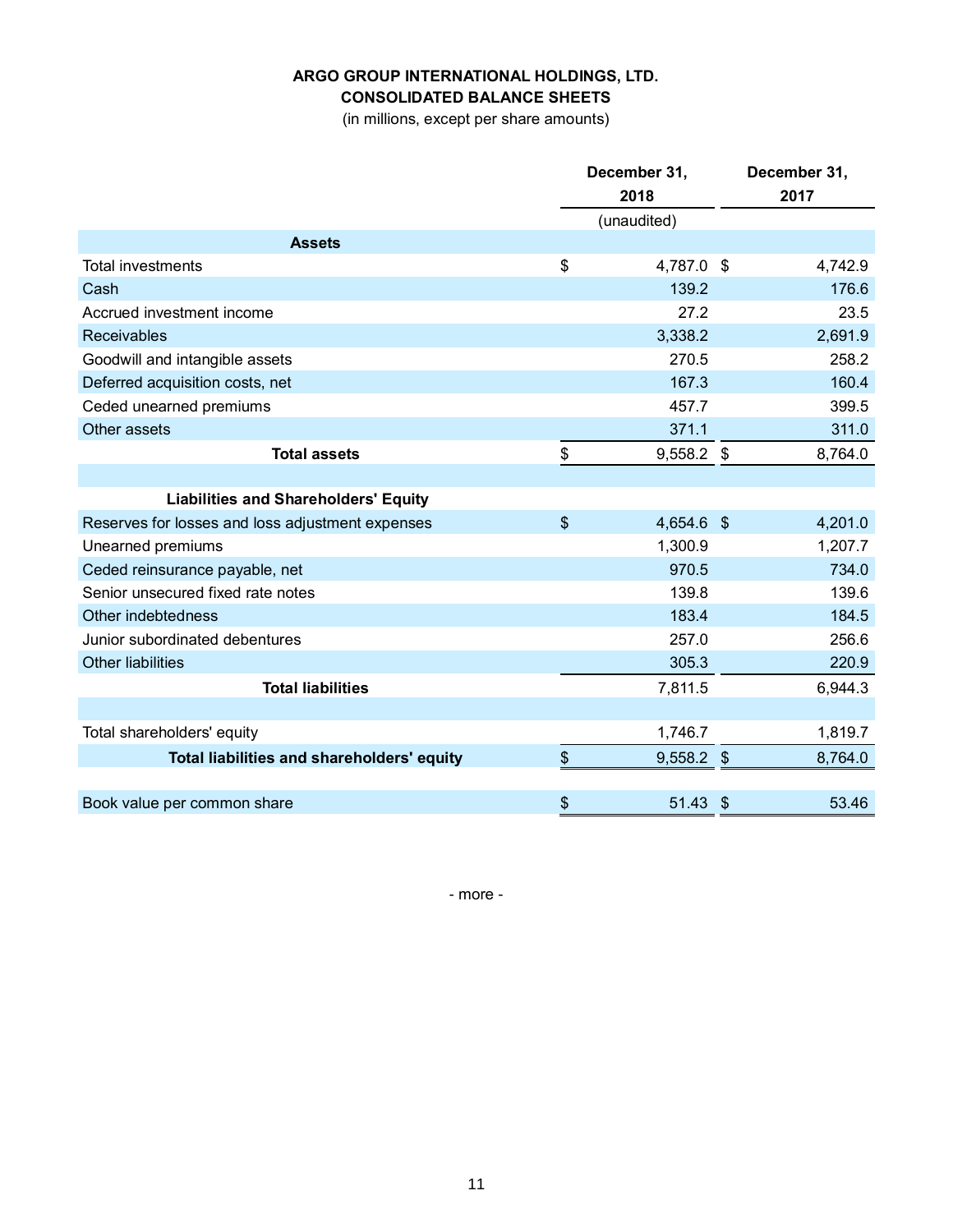# **ARGO GROUP INTERNATIONAL HOLDINGS, LTD. FINANCIAL HIGHLIGHTS**

**CONSOLIDATED**

(in millions, except per share amounts)

(unaudited)

| December 31,<br>December 31,<br>2018<br>2018<br>2017<br>2017<br>\$<br>702.0<br>$\sqrt[6]{\frac{1}{2}}$<br>606.3<br>$\frac{2}{3}$<br>2,955.2<br>$\frac{1}{2}$<br>Gross written premiums<br>2,697.2<br>Net written premiums<br>424.5<br>389.8<br>1,765.5<br>1,653.5 |  |
|-------------------------------------------------------------------------------------------------------------------------------------------------------------------------------------------------------------------------------------------------------------------|--|
|                                                                                                                                                                                                                                                                   |  |
|                                                                                                                                                                                                                                                                   |  |
|                                                                                                                                                                                                                                                                   |  |
|                                                                                                                                                                                                                                                                   |  |
| 452.4<br>Earned premiums<br>404.5<br>1,731.7<br>1,572.3                                                                                                                                                                                                           |  |
| Net investment income<br>29.4<br>133.1<br>35.0<br>140.0                                                                                                                                                                                                           |  |
| Fee and other income<br>1.8<br>2.1<br>9.0<br>22.5                                                                                                                                                                                                                 |  |
| Net realized investment gains (losses):                                                                                                                                                                                                                           |  |
| 33.1<br>Net realized investment gains<br>2.0<br>14.2<br>39.3                                                                                                                                                                                                      |  |
| Change in fair value of equity securities (1)<br>(83.0)<br>(105.1)                                                                                                                                                                                                |  |
| 14.2<br>39.3<br>Net realized investment (losses) gains<br>(81.0)<br>(72.0)                                                                                                                                                                                        |  |
| Total revenue<br>402.6<br>455.8<br>1,801.8<br>1,774.1                                                                                                                                                                                                             |  |
| 280.6<br>270.7<br>1,040.8<br>1,050.2<br>Losses and loss adjustment expenses                                                                                                                                                                                       |  |
| Underwriting, acquisition and insurance<br>169.7<br>161.0<br>635.4<br>654.7<br>expenses                                                                                                                                                                           |  |
| 8.2<br>7.3<br>31.6<br>27.7<br>Interest expense                                                                                                                                                                                                                    |  |
| 1.6<br>2.2<br>7.1<br>14.6<br>Fee and other expense                                                                                                                                                                                                                |  |
| Foreign currency exchange losses (gains)<br>2.2<br>2.3<br>(0.1)<br>6.3                                                                                                                                                                                            |  |
| 1,734.1<br>462.3<br>443.5<br>1,734.2<br><b>Total expenses</b>                                                                                                                                                                                                     |  |
| 39.9<br>(59.7)<br>12.3<br>67.7<br>(Loss) income before income taxes                                                                                                                                                                                               |  |
| Income tax (benefit) provision<br>(16.1)<br>(16.6)<br>4.1<br>(10.4)                                                                                                                                                                                               |  |
| \$<br>28.9<br>\$<br>50.3<br>Net (loss) income<br>(43.6)<br>\$<br>63.6<br>\$                                                                                                                                                                                       |  |
| \$<br>\$<br>0.85<br>\$<br>\$<br>1.46<br>Net (loss) income per common share (basic)<br>(1.29)<br>1.87                                                                                                                                                              |  |
| Net (loss) income per common share<br>\$<br>$\,$<br>(1.29)<br>$\frac{1}{2}$<br>\$<br>1.42<br>0.83<br>1.83                                                                                                                                                         |  |
| Weighted average common shares:                                                                                                                                                                                                                                   |  |
| 33.9<br>34.1<br>33.9<br>34.5<br>Basic                                                                                                                                                                                                                             |  |
| <b>Diluted</b><br>33.9<br>34.9<br>34.7<br>35.4                                                                                                                                                                                                                    |  |
| Loss ratio<br>62.0%<br>66.9%<br>60.1%<br>66.8%                                                                                                                                                                                                                    |  |
| Expense ratio<br>37.5%<br>39.8%<br>37.8%<br>40.4%                                                                                                                                                                                                                 |  |
| <b>GAAP</b> combined ratio<br>99.5%<br>106.7%<br>97.9%<br>107.2%                                                                                                                                                                                                  |  |
| CAY ex-CAT combined ratio <sup>(2)</sup><br>95.6%<br>101.3%<br>95.4%<br>98.6%                                                                                                                                                                                     |  |

(1) New reporting requirements for the change in fair value of equity securities commenced January 1, 2018 resulting from our adoption of ASU 2016-01. Amounts for the three months and year ended December 31, 2017 are not presented, as ASU 2016-01 was required to be adopted on a prospective basis.

 $(2)$  For purposes of calculating these ratios, net earned premiums were adjusted to exclude outward reinstatement and other catastropherelated premium adjustments of \$9.4 million and \$9.0 million for the three months and year ended December 31, 2018, respectively, and \$3.5 million and \$17.9 million for the three months and year ended December 31, 2017, respectively.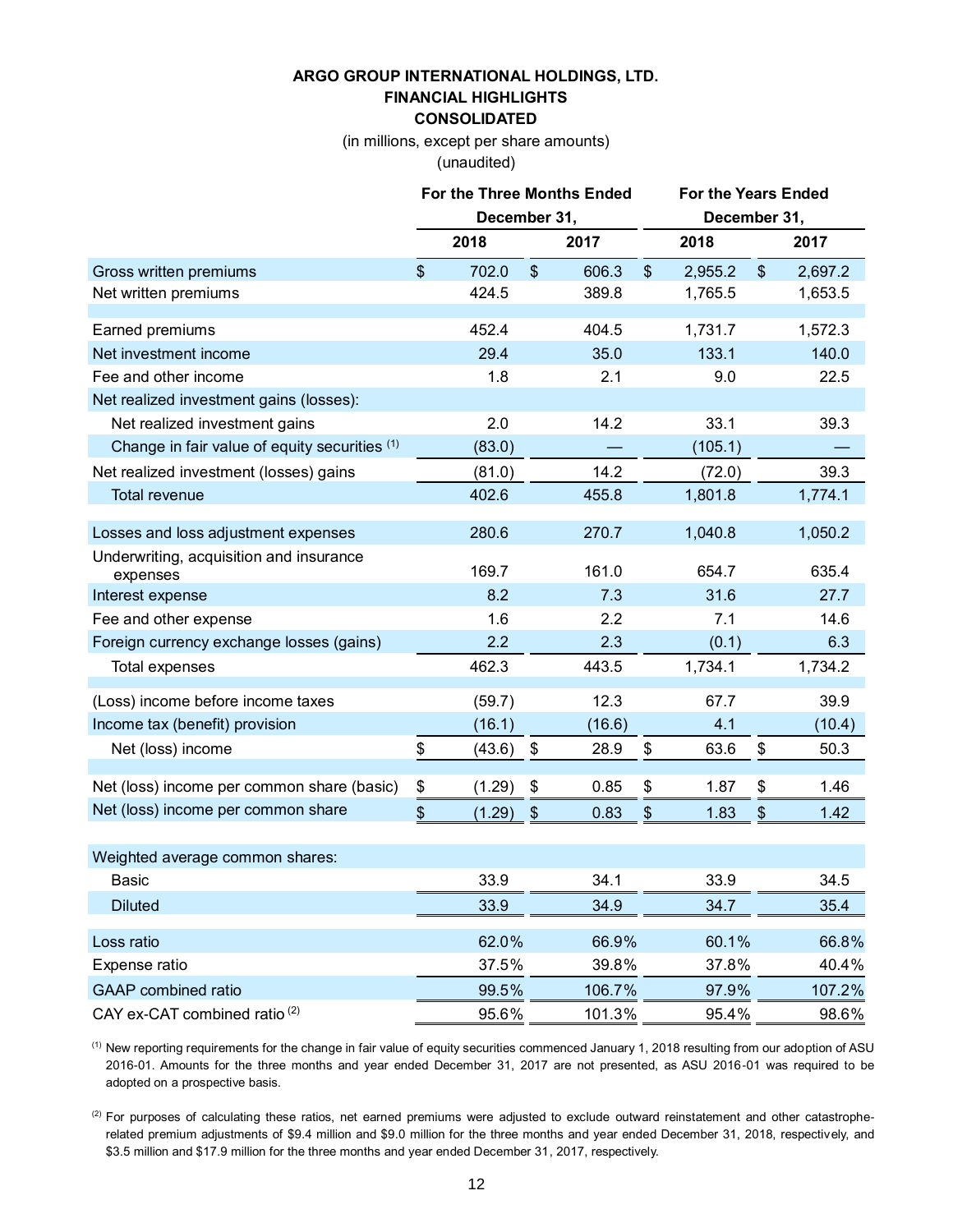#### **ARGO GROUP INTERNATIONAL HOLDINGS, LTD. SEGMENT DATA**

(in millions) (unaudited)

|                                          | <b>Three months ended</b> |              |               |        | Year ended |              |               |         |  |
|------------------------------------------|---------------------------|--------------|---------------|--------|------------|--------------|---------------|---------|--|
|                                          |                           | December 31, |               |        |            | December 31, |               |         |  |
|                                          |                           | 2018         |               | 2017   |            | 2018         |               | 2017    |  |
| <b>U.S. Operations</b>                   |                           |              |               |        |            |              |               |         |  |
| Gross written premiums                   | \$                        | 426.8        | \$            | 380.9  | \$         | 1,692.2      | $\frac{1}{2}$ | 1,509.8 |  |
| Net written premiums                     |                           | 259.5        |               | 250.7  |            | 1,125.7      |               | 1,031.8 |  |
| Earned premiums                          |                           | 271.3        |               | 243.7  |            | 1,078.9      |               | 936.6   |  |
|                                          |                           |              |               |        |            |              |               |         |  |
| Underwriting income                      |                           | 21.7         |               | 33.7   |            | 95.9         |               | 89.4    |  |
| Net investment income                    |                           | 18.2         |               | 21.2   |            | 82.9         |               | 87.2    |  |
| Interest expense                         |                           | (4.3)        |               | (3.8)  |            | (16.2)       |               | (14.1)  |  |
| Fee income (expense), net                |                           | (1.0)        |               | (0.6)  |            | (1.2)        |               | 6.9     |  |
| Net income before taxes                  | \$                        | 34.6         | \$            | 50.5   | \$         | 161.4        | \$            | 169.4   |  |
|                                          |                           |              |               |        |            |              |               |         |  |
| Loss ratio                               |                           | 59.0%        |               | 54.9%  |            | 58.2%        |               | 56.4%   |  |
| Expense ratio                            |                           | 33.0%        |               | 31.2%  |            | 32.9%        |               | 34.1%   |  |
| GAAP combined ratio                      |                           | 92.0%        |               | 86.1%  |            | 91.1%        |               | 90.5%   |  |
| CAY ex-CAT combined ratio <sup>(1)</sup> |                           | 90.0%        |               | 92.0%  |            | 91.0%        |               | 92.3%   |  |
|                                          |                           |              |               |        |            |              |               |         |  |
| <b>International Operations</b>          |                           |              |               |        |            |              |               |         |  |
| Gross written premiums                   | \$                        | 275.2        | \$            | 225.3  | \$         | 1,262.7      | \$            | 1,187.3 |  |
| Net written premiums                     |                           | 165.0        |               | 139.1  |            | 639.5        |               | 621.7   |  |
| Earned premiums                          |                           | 181.1        |               | 160.9  |            | 652.5        |               | 635.8   |  |
|                                          |                           |              |               |        |            |              |               |         |  |
| Underwriting (loss) income               |                           | (8.1)        |               | (33.1) |            | 6.4          |               | (111.2) |  |
| Net investment income                    |                           | 7.3          |               | 8.3    |            | 32.9         |               | 32.7    |  |
| Interest expense                         |                           | (2.4)        |               | (2.6)  |            | (9.3)        |               | (9.7)   |  |
| Fee income, net                          |                           | 1.2          |               | 0.8    |            | 2.9          |               | 1.5     |  |
| Net (loss) income before taxes           | \$                        | (2.0)        | $\sqrt[6]{3}$ | (26.6) | \$         | 32.9         | \$            | (86.7)  |  |
|                                          |                           |              |               |        |            |              |               |         |  |
| Loss ratio                               |                           | 66.0%        |               | 84.3%  |            | 61.3%        |               | 79.4%   |  |
| Expense ratio                            |                           | 38.5%        |               | 36.3%  |            | 37.7%        |               | 38.1%   |  |
| GAAP combined ratio                      |                           | 104.5%       |               | 120.6% |            | 99.0%        |               | 117.5%  |  |
| CAY ex-CAT combined ratio <sup>(2)</sup> |                           | 98.5%        |               | 99.1%  |            | 94.6%        |               | 96.1%   |  |

(1) For purposes of calculating these ratios, net earned premiums were adjusted to exclude outward reinstatement and other catastrophe-related premium adjustments of \$7.7 million for both the three months and year ended December 31, 2018, and \$1.3 million and \$5.1 million for the three months and year ended December 31, 2017, respectively.

(2) For purposes of calculating these ratios, net earned premiums were adjusted to exclude outward reinstatement and other catastrophe-related premium adjustments of \$1.7 million and \$1.3 million for the three months and year ended December 31, 2018, respectively, and \$2.2 million and \$12.8 million for the three months and year ended December 31, 2017, respectively.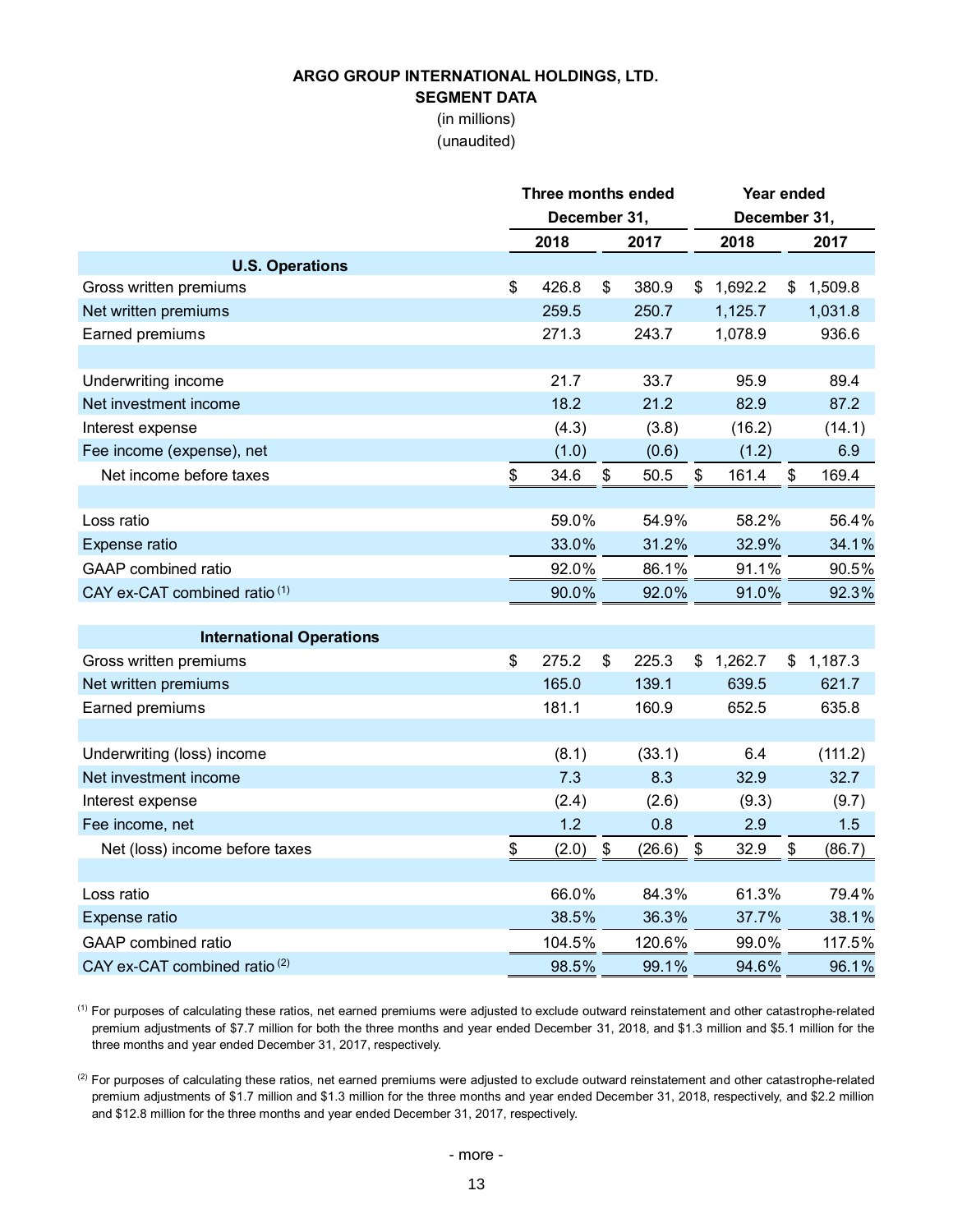### **ARGO GROUP INTERNATIONAL HOLDINGS, LTD. RECONCILIATION OF LOSS RATIOS**

(unaudited)

|                                              |              | Three months ended |              | Year ended |
|----------------------------------------------|--------------|--------------------|--------------|------------|
|                                              | December 31, |                    | December 31, |            |
|                                              | 2018         | 2017               | 2018         | 2017       |
| <b>U.S. Operations</b>                       |              |                    |              |            |
| Loss ratio                                   | 59.0 %       | 54.9 %             | 58.2 %       | 56.4 %     |
| Prior accident year loss reserve development | 2.2%         | 4.1%               | 1.9 %        | 4.1 %      |
| Catastrophe losses                           | (3.2)%       | 1.9%               | (1.8)%       | (2.1)%     |
| CAY ex-CAT loss ratio <sup>(1)</sup>         | 58.0 %       | 60.9 %             | 58.3 %       | 58.4 %     |
|                                              |              |                    |              |            |
| <b>International Operations</b>              |              |                    |              |            |
| Loss ratio                                   | 66.0 %       | 84.3 %             | 61.3 %       | 79.4 %     |
| Prior accident year loss reserve development | 4.8 %        | 2.3%               | 1.5%         | (2.0)%     |
| Catastrophe losses                           | $(10.4)\%$   | $(23.3)\%$         | (5.8)%       | $(18.6)\%$ |
| CAY ex-CAT loss ratio <sup>(2)</sup>         | 60.4 %       | 63.3 %             | 57.0 %       | 58.8 %     |
|                                              |              |                    |              |            |
| <b>Consolidated</b>                          |              |                    |              |            |
| Loss ratio                                   | 62.0 %       | 66.9 %             | 60.1 %       | 66.8 %     |
| Prior accident year loss reserve development | 3.0%         | 3.1%               | 1.0%         | 0.5%       |
| Catastrophe losses                           | (6.1)%       | (8.2)%             | (3.3)%       | (8.7)%     |
| CAY ex-CAT loss ratio (3)                    | 58.9 %       | 61.8 %             | 57.8 %       | 58.6 %     |

Point impacts on the combined ratio are calculated as the difference between the reported combined ratio and the combined ratio excluding incurred catastrophe losses and associated reinstatement and other catastrophe-related premium adjustments, and then prior accident year loss reserve development.

- (1) For purposes of calculating these ratios, net earned premiums were adjusted to exclude outward reinstatement and other catastrophe-related premium adjustments of \$7.7 million for both the three months and year ended December 31, 2018, and \$1.3 million and \$5.1 million for the three months and year ended December 31, 2017, respectively.
- (2) For purposes of calculating these ratios, net earned premiums were adjusted to exclude outward reinstatement and other catastrophe-related premium adjustments of \$1.7 million and \$1.3 million for the three months and year ended December 31, 2018, respectively, and \$2.2 million and \$12.8 million for the three months and year ended December 31, 2017, respectively.
- <sup>(3)</sup> For purposes of calculating these ratios, net earned premiums were adjusted to exclude outward reinstatement and other catastrophe-related premium adjustments of \$9.4 million and \$9.0 million for the three months and year ended December 31, 2018, respectively, and \$3.5 million and \$17.9 million for the three months and year ended December 31, 2017, respectively.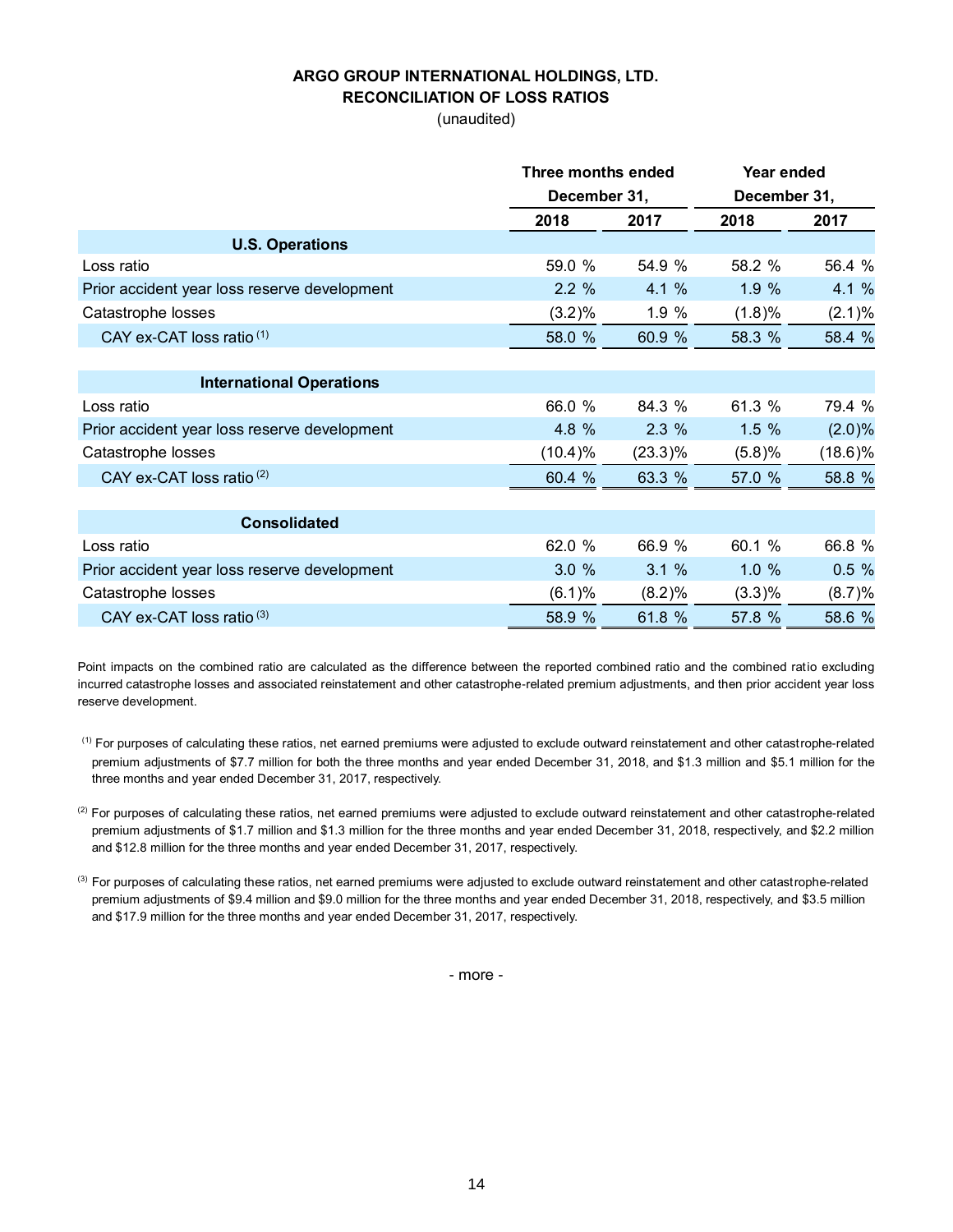## **ARGO GROUP INTERNATIONAL HOLDINGS, LTD. NET PRIOR-YEAR RESERVE DEVELOPMENT & CAT LOSSES BY SEGMENT**

# (in millions) (unaudited)

|                                           | Three months ended<br>December 31, |             |             | Year ended<br>December 31, |        |  |
|-------------------------------------------|------------------------------------|-------------|-------------|----------------------------|--------|--|
|                                           |                                    | 2018        | 2017        | 2018                       | 2017   |  |
| <b>Net Prior-Year Reserve Development</b> |                                    |             |             |                            |        |  |
| (Favorable)/Unfavorable                   |                                    |             |             |                            |        |  |
| U.S. Operations                           | \$                                 | $(6.0)$ \$  | $(10.0)$ \$ | $(20.8)$ \$                | (38.7) |  |
| <b>International Operations</b>           |                                    | (8.7)       | (3.8)       | (9.5)                      | 13.2   |  |
| <b>Run-off Lines</b>                      |                                    | 0.8         | 1.2         | 12.3                       | 17.3   |  |
| Total net prior-year reserve development  |                                    | $(13.9)$ \$ | $(12.6)$ \$ | $(18.0)$ \$                | (8.2)  |  |

|                                                                           | Three months ended |                  |     |            |  | Year ended        |      |       |  |
|---------------------------------------------------------------------------|--------------------|------------------|-----|------------|--|-------------------|------|-------|--|
|                                                                           | December 31,       |                  |     |            |  | December 31,      |      |       |  |
|                                                                           |                    | 2018             |     | 2017       |  | 2018              |      | 2017  |  |
| <b>Catastrophe Losses</b>                                                 |                    |                  |     |            |  |                   |      |       |  |
| Catastrophe losses:                                                       |                    |                  |     |            |  |                   |      |       |  |
| U.S. Operations                                                           | \$                 | $4.4 \text{ } $$ |     | $(5.3)$ \$ |  | 15.6 <sup>5</sup> |      | 16.8  |  |
| <b>International Operations</b>                                           |                    | 17.9             |     | 36.1       |  | 37.3              |      | 110.4 |  |
| Total catastrophe losses                                                  |                    | 22.3             |     | 30.8       |  | 52.9              |      | 127.2 |  |
|                                                                           |                    |                  |     |            |  |                   |      |       |  |
| CAT-related premium adjustments:                                          |                    |                  |     |            |  |                   |      |       |  |
| U.S. Operations                                                           |                    | 7.7              |     | 1.3        |  | 7.7               |      | 5.1   |  |
| <b>International Operations</b>                                           |                    | 1.7              |     | 2.2        |  | 1.3               |      | 12.8  |  |
| Total CAT-related premium adjustments                                     |                    | 9.4              |     | 3.5        |  | 9.0               |      | 17.9  |  |
|                                                                           |                    |                  |     |            |  |                   |      |       |  |
| Catastrophe losses, inclusive of CAT-related premium<br>adjustments:      |                    |                  |     |            |  |                   |      |       |  |
| U.S. Operations                                                           |                    | 12.1             |     | (4.0)      |  | 23.3              |      | 21.9  |  |
| <b>International Operations</b>                                           |                    | 19.6             |     | 38.3       |  | 38.6              |      | 123.2 |  |
| Total catastrophe losses, inclusive of CAT-related<br>premium adjustments | \$                 | 31.7             | -\$ | $34.3$ \$  |  | 61.9              | - \$ | 145.1 |  |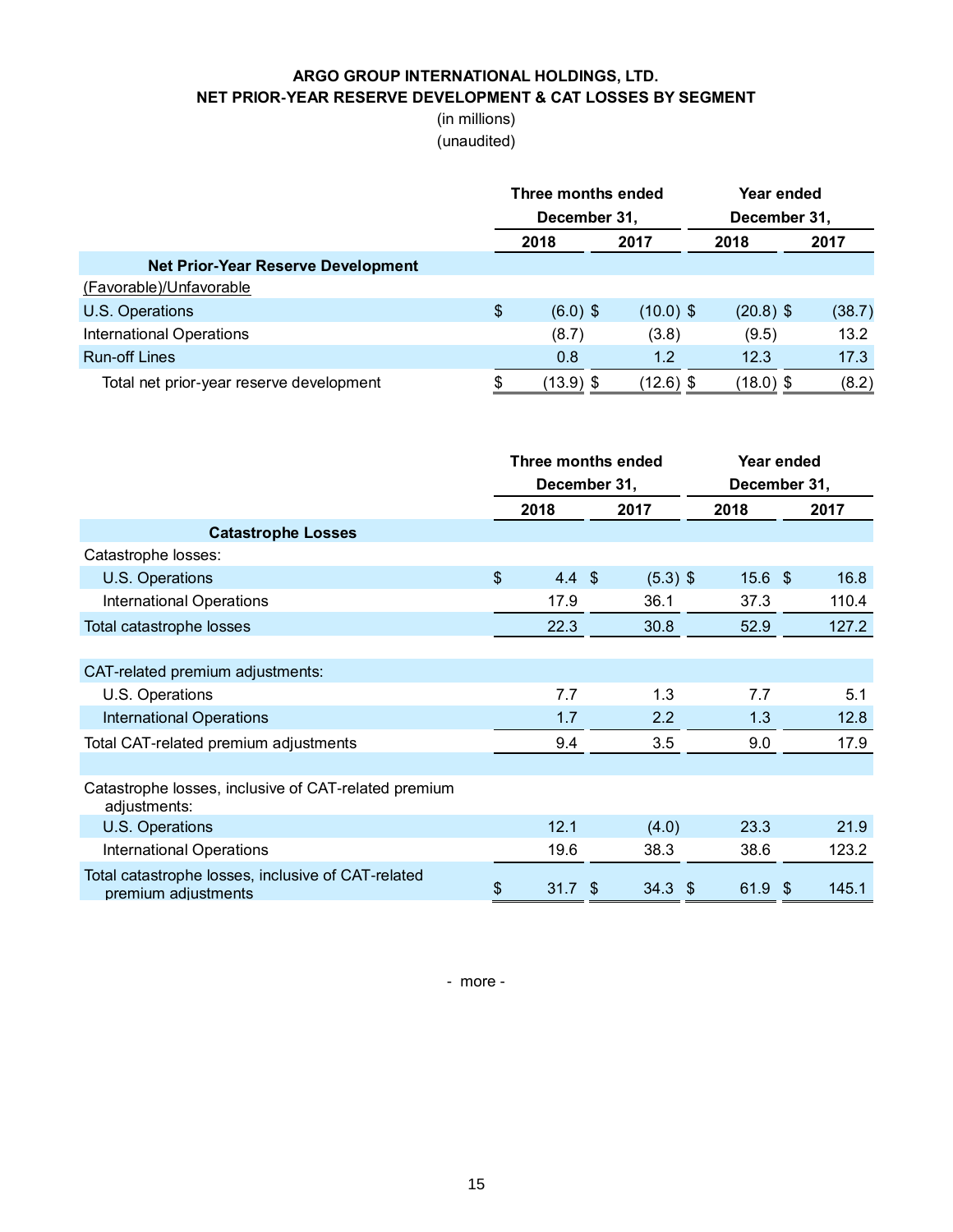# **ARGO GROUP INTERNATIONAL HOLDINGS, LTD. RECONCILIATION OF UNDERWRITING INCOME TO NET INCOME**

**CONSOLIDATED** (in millions)

(unaudited)

|                                          | Three months ended | Year ended  |              |         |  |  |
|------------------------------------------|--------------------|-------------|--------------|---------|--|--|
|                                          | December 31,       |             | December 31, |         |  |  |
|                                          | 2018               | 2017        | 2018         | 2017    |  |  |
| Net (loss) income                        | \$<br>$(43.6)$ \$  | $28.9$ \$   | 63.6 \$      | 50.3    |  |  |
| Add (deduct):                            |                    |             |              |         |  |  |
| Income tax (benefit) provision           | (16.1)             | (16.6)      | 4.1          | (10.4)  |  |  |
| Net investment income                    | (29.4)             | (35.0)      | (133.1)      | (140.0) |  |  |
| Net realized investment losses (gains)   | 81.0               | (14.2)      | 72.0         | (39.3)  |  |  |
| Fee and other income                     | (1.8)              | (2.1)       | (9.0)        | (22.5)  |  |  |
| Interest expense                         | 8.2                | 7.3         | 31.6         | 27.7    |  |  |
| Fee and other expense                    | 1.6                | 2.2         | 7.1          | 14.6    |  |  |
| Foreign currency exchange losses (gains) | 2.2                | 2.3         | (0.1)        | 6.3     |  |  |
| Underwriting income (loss)               | \$<br>2.1<br>- \$  | $(27.2)$ \$ | $36.2$ \$    | (113.3) |  |  |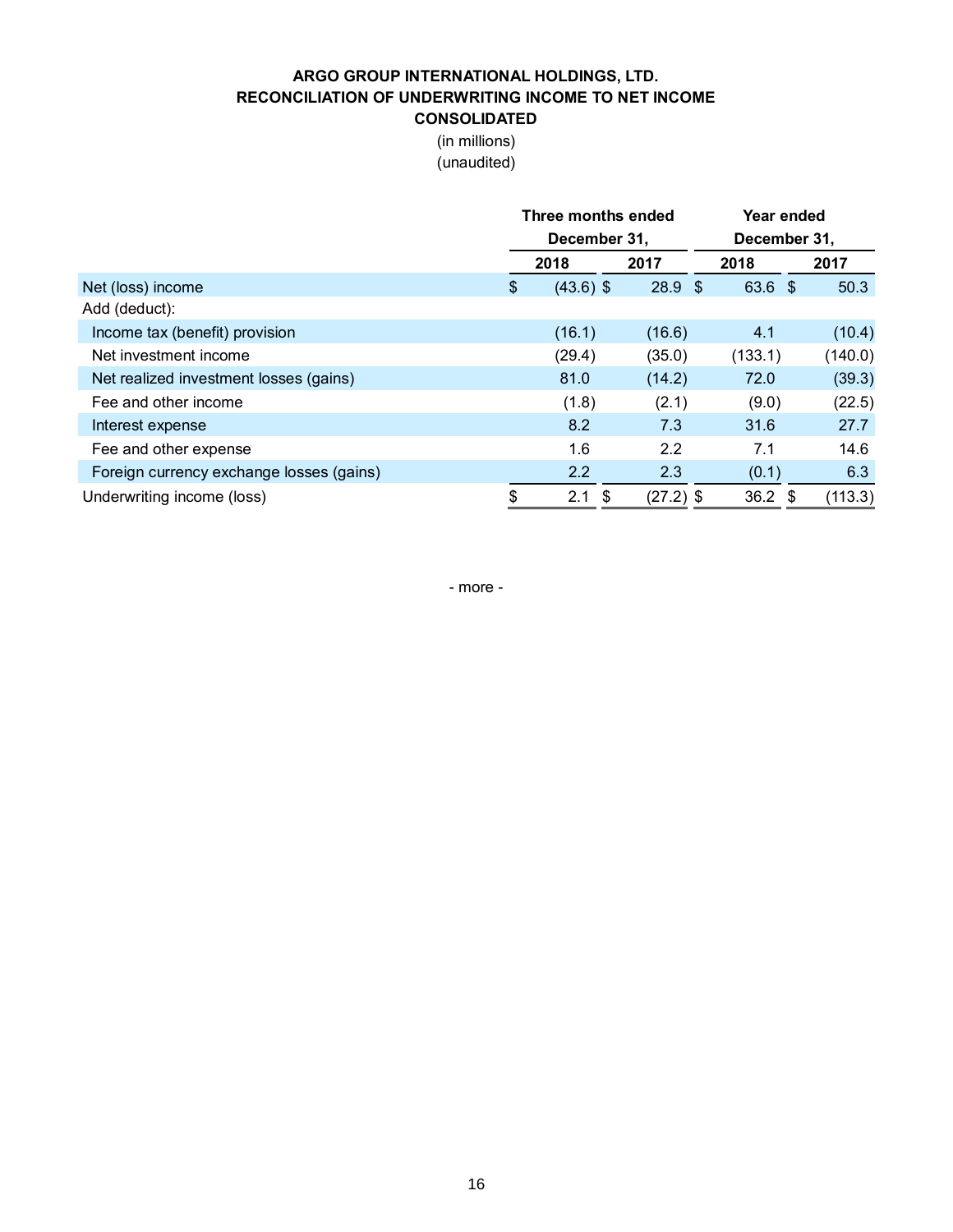# **ARGO GROUP INTERNATIONAL HOLDINGS, LTD. RECONCILIATION OF ADJUSTED OPERATING INCOME TO NET INCOME**

**CONSOLIDATED**

(in millions, except per share amounts)

(unaudited)

|                                                      | Three months ended |                   |  |           |              | Year ended |  |        |  |  |
|------------------------------------------------------|--------------------|-------------------|--|-----------|--------------|------------|--|--------|--|--|
|                                                      | December 31,       |                   |  |           | December 31, |            |  |        |  |  |
|                                                      |                    | 2018              |  | 2017      |              | 2018       |  | 2017   |  |  |
| Net (loss) income, as reported                       | \$                 | $(43.6)$ \$       |  | 28.9 \$   |              | 63.6 \$    |  | 50.3   |  |  |
| Income tax (benefit) provision                       |                    | (16.1)            |  | (16.6)    |              | 4.1        |  | (10.4) |  |  |
| Net (loss) income, before taxes                      |                    | (59.7)            |  | 12.3      |              | 67.7       |  | 39.9   |  |  |
| Add (deduct):                                        |                    |                   |  |           |              |            |  |        |  |  |
| Net realized investment losses (gains)               |                    | 81.0              |  | (14.2)    |              | 72.0       |  | (39.3) |  |  |
| Foreign currency exchange losses (gains)             |                    | 2.2               |  | 2.3       |              | (0.1)      |  | 6.3    |  |  |
| Adjusted operating income before taxes               |                    | 23.5              |  | 0.4       |              | 139.6      |  | 6.9    |  |  |
| Provision for income taxes, at assumed rate (1)      |                    | 4.7               |  | 0.1       |              | 27.9       |  | 1.4    |  |  |
| Adjusted operating income                            | \$                 | 18.8 <sup>°</sup> |  | $0.3$ \$  |              | $111.7$ \$ |  | 5.5    |  |  |
|                                                      |                    |                   |  |           |              |            |  |        |  |  |
|                                                      |                    |                   |  |           |              |            |  |        |  |  |
| Adjusted operating income per common share (diluted) | \$                 | $0.55$ \$         |  | $0.01$ \$ |              | $3.22$ \$  |  | 0.16   |  |  |
|                                                      |                    |                   |  |           |              |            |  |        |  |  |
| Weighted average common shares, diluted              |                    | 33.9              |  | 34.9      |              | 34.7       |  | 35.4   |  |  |

 $(1)$  At assumed tax rate of 20%.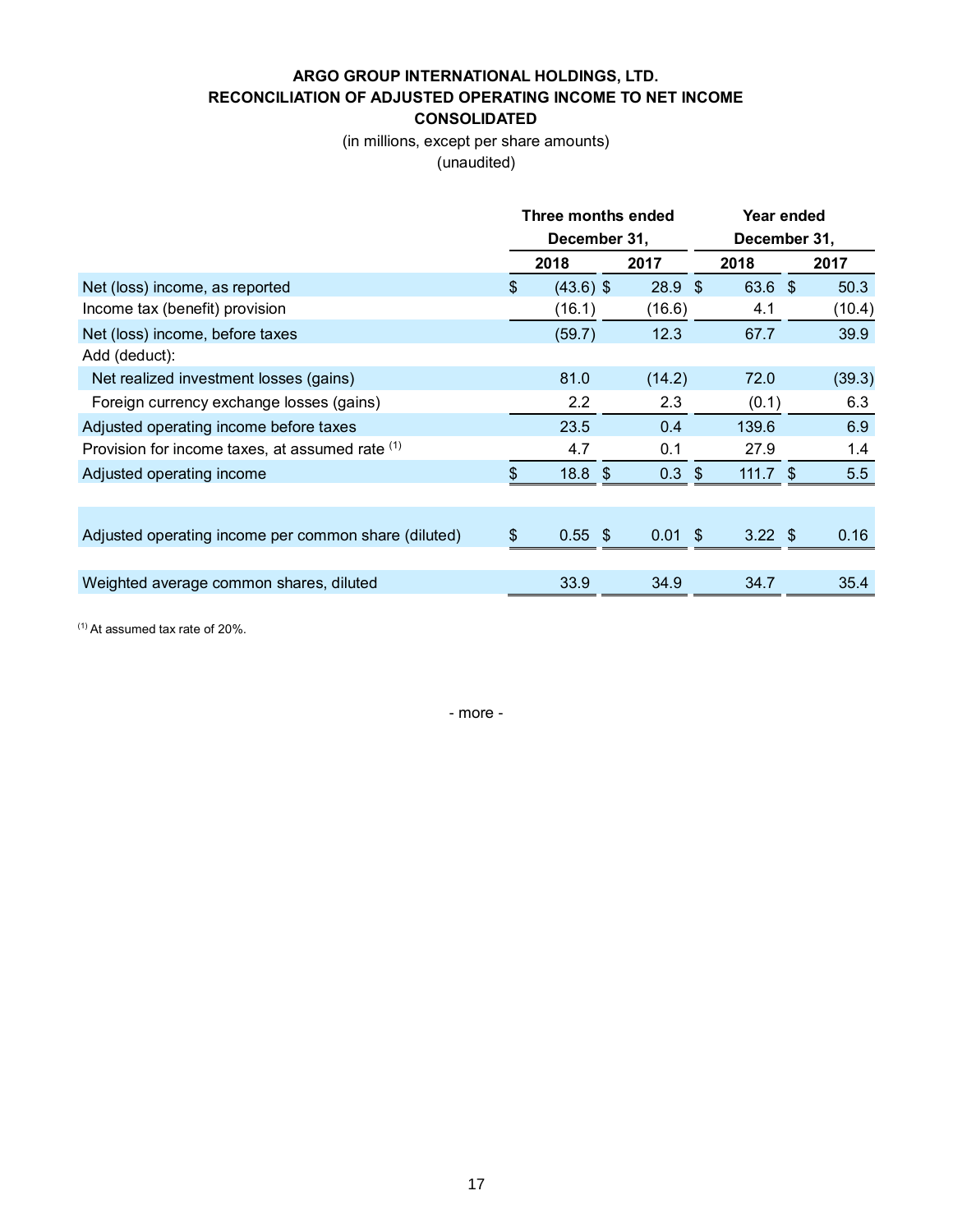## **ARGO GROUP INTERNATIONAL HOLDINGS, LTD. RECONCILIATION OF SEGMENT INCOME TO NET INCOME**

(in millions) (unaudited)

|                                            | Three months ended<br>December 31. |            | Year ended<br>December 31. |        |  |
|--------------------------------------------|------------------------------------|------------|----------------------------|--------|--|
|                                            | 2018                               | 2017       | 2018                       | 2017   |  |
| Segment income (loss) before income taxes: |                                    |            |                            |        |  |
| U.S. Operations                            | \$<br>34.6 <sup>5</sup>            | $50.5$ \$  | $161.4$ \$                 | 169.4  |  |
| <b>International Operations</b>            | (2.0)                              | (26.6)     | 32.9                       | (86.7) |  |
| <b>Run-off Lines</b>                       | (0.7)                              | (1.5)      | (9.3)                      | (17.9) |  |
| Corporate and Other                        | (8.4)                              | (22.0)     | (45.4)                     | (57.9) |  |
| Net realized investment (losses) gains     | (81.0)                             | 14.2       | (72.0)                     | 39.3   |  |
| Foreign currency exchange (losses) gains   | (2.2)                              | (2.3)      | 0.1                        | (6.3)  |  |
| (Loss) income before income taxes          | (59.7)                             | 12.3       | 67.7                       | 39.9   |  |
| Income tax (benefit) provision             | (16.1)                             | (16.6)     | 4.1                        | (10.4) |  |
| Net (loss) income                          | \$<br>$(43.6)$ \$                  | 28.9<br>-S | 63.6<br>\$                 | 50.3   |  |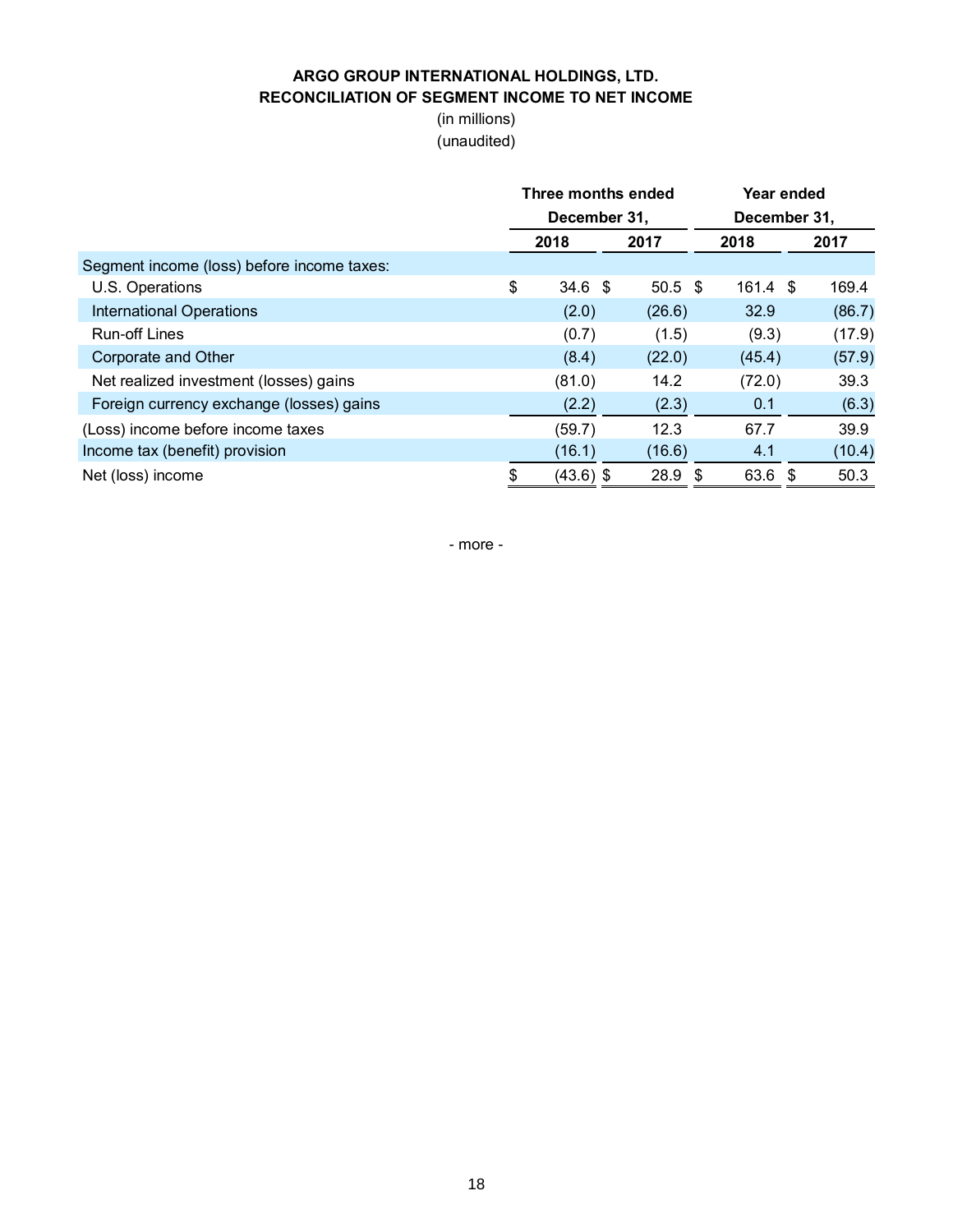## **ARGO GROUP INTERNATIONAL HOLDINGS, LTD. PREMIUMS BY SEGMENT AND LINE OF BUSINESS**

## (in millions) (unaudited)

| <b>U.S. Operations</b> |     | Three months ended December 31, 2018 |  |                   |  |                      | Three months ended December 31, 2017 |  |                       |  |                      |  |
|------------------------|-----|--------------------------------------|--|-------------------|--|----------------------|--------------------------------------|--|-----------------------|--|----------------------|--|
|                        |     | Gross<br>Written                     |  | Net<br>Written    |  | <b>Net</b><br>Earned | Gross<br>Written                     |  | <b>Net</b><br>Written |  | <b>Net</b><br>Earned |  |
| Property               | \$. | 58.6 <sup>3</sup>                    |  | 22.2 <sup>5</sup> |  | 25.6 <sup>5</sup>    | $53.3$ \$                            |  | $33.6$ \$             |  | 27.6                 |  |
| Liability              |     | 251.5                                |  | 162.5             |  | 178.5                | 231.3                                |  | 162.5                 |  | 164.4                |  |
| Professional           |     | 70.4                                 |  | 39.4              |  | 36.1                 | 56.6                                 |  | 23.8                  |  | 25.8                 |  |
| Specialty              |     | 46.3                                 |  | 35.4              |  | 31.1                 | 39.7                                 |  | 30.8                  |  | 25.9                 |  |
| <b>Total</b>           |     | 426.8                                |  | 259.5             |  | 271.3                | 380.9                                |  | 250.7                 |  | 243.7                |  |

|              |   | Year ended December 31, 2018 |      |                       |  |               |  | Year ended December 31, 2017 |  |                |  |               |  |
|--------------|---|------------------------------|------|-----------------------|--|---------------|--|------------------------------|--|----------------|--|---------------|--|
|              |   | Gross<br>Written             |      | <b>Net</b><br>Written |  | Net<br>Earned |  | Gross<br>Written             |  | Net<br>Written |  | Net<br>Earned |  |
| Property     | Ъ | 252.3                        | - \$ | $135.9$ \$            |  | 126.4         |  | 246.7                        |  | $138.5$ \$     |  | 113.4         |  |
| Liability    |   | 1.042.3                      |      | 716.1                 |  | 707.1         |  | 946.7                        |  | 673.8          |  | 619.2         |  |
| Professional |   | 234.8                        |      | 147.0                 |  | 131.6         |  | 176.5                        |  | 113.1          |  | 111.3         |  |
| Specialty    |   | 162.8                        |      | 126.7                 |  | 113.8         |  | 139.9                        |  | 106.4          |  | 92.7          |  |
| <b>Total</b> |   | ,692.2                       |      | ,125.7                |  | 1,078.9       |  | 1,509.8                      |  | 1,031.8        |  | 936.6         |  |

| <b>International Operations</b> |  |                  | Three months ended December 31, 2018 |                       |  | Three months ended December 31, 2017 |  |                  |  |                       |  |                      |  |
|---------------------------------|--|------------------|--------------------------------------|-----------------------|--|--------------------------------------|--|------------------|--|-----------------------|--|----------------------|--|
|                                 |  | Gross<br>Written |                                      | <b>Net</b><br>Written |  | <b>Net</b><br>Earned                 |  | Gross<br>Written |  | <b>Net</b><br>Written |  | <b>Net</b><br>Earned |  |
| Property                        |  | 87.7             | S                                    | $41.6$ \$             |  | 54.6 <sup>°</sup>                    |  | $52.3$ \$        |  | 36.4 <sup>5</sup>     |  | 55.4                 |  |
| Liability                       |  | 48.8             |                                      | 27.2                  |  | 28.4                                 |  | 36.0             |  | 16.5                  |  | 19.5                 |  |
| Professional                    |  | 48.8             |                                      | 32.5                  |  | 27.3                                 |  | 49.3             |  | 32.4                  |  | 30.5                 |  |
| Specialty                       |  | 89.9             |                                      | 63.7                  |  | 70.8                                 |  | 87.7             |  | 53.8                  |  | 55.5                 |  |
| Total                           |  | 275.2            |                                      | 165.0                 |  | 181.1                                |  | 225.3            |  | 139.1                 |  | 160.9                |  |

|              | Year ended December 31, 2018 |  |                |      |                      | Year ended December 31, 2017 |                  |  |                |  |                      |
|--------------|------------------------------|--|----------------|------|----------------------|------------------------------|------------------|--|----------------|--|----------------------|
|              | Gross<br>Written             |  | Net<br>Written |      | <b>Net</b><br>Earned |                              | Gross<br>Written |  | Net<br>Written |  | <b>Net</b><br>Earned |
| Property     | 496.6 \$                     |  | 176.7          | - \$ | 210.7                | - \$                         | $442.6$ \$       |  | $198.3$ \$     |  | 224.3                |
| Liability    | 193.7                        |  | 107.4          |      | 100.1                |                              | 162.6            |  | 77.8           |  | 79.6                 |
| Professional | 190.2                        |  | 112.8          |      | 103.3                |                              | 169.7            |  | 104.7          |  | 100.9                |
| Specialty    | 382.2                        |  | 242.6          |      | 238.4                |                              | 412.4            |  | 240.9          |  | 231.0                |
| <b>Total</b> | 1.262.7                      |  | 639.5          |      | 652.5                |                              | 1,187.3          |  | 621.7          |  | 635.8                |

| <b>Consolidated</b> | Three months ended December 31, 2018 |                  |  |                       |  |                      |          | Three months ended December 31, 2017 |  |                       |  |                      |
|---------------------|--------------------------------------|------------------|--|-----------------------|--|----------------------|----------|--------------------------------------|--|-----------------------|--|----------------------|
|                     |                                      | Gross<br>Written |  | <b>Net</b><br>Written |  | <b>Net</b><br>Earned |          | Gross<br>Written                     |  | <b>Net</b><br>Written |  | <b>Net</b><br>Earned |
| Property            |                                      | $146.3$ \$       |  | 63.8 \$               |  | 80.2                 | <b>S</b> | $105.6$ \$                           |  | 70.0 S                |  | 83.0                 |
| Liability           |                                      | 300.3            |  | 189.7                 |  | 206.9                |          | 267.4                                |  | 179.0                 |  | 183.9                |
| Professional        |                                      | 119.2            |  | 71.9                  |  | 63.4                 |          | 105.9                                |  | 56.2                  |  | 56.3                 |
| Specialty           |                                      | 136.2            |  | 99.1                  |  | 101.9                |          | 127.4                                |  | 84.6                  |  | 81.3                 |
| Total               |                                      | 702.0            |  | 424.5                 |  | 452.4                |          | 606.3                                |  | 389.8                 |  | 404.5                |

|              |   | Year ended December 31, 2018 |  |                       |  |               | Year ended December 31, 2017 |                  |  |                       |  |                      |
|--------------|---|------------------------------|--|-----------------------|--|---------------|------------------------------|------------------|--|-----------------------|--|----------------------|
|              |   | Gross<br>Written             |  | <b>Net</b><br>Written |  | Net<br>Earned |                              | Gross<br>Written |  | <b>Net</b><br>Written |  | <b>Net</b><br>Earned |
| Property     | S | 748.9 \$                     |  | $312.6$ \$            |  | $337.1$ \$    |                              | 689.3 \$         |  | 336.8 \$              |  | 337.7                |
| Liability    |   | 1,236.3                      |  | 823.8                 |  | 807.5         |                              | 1.109.4          |  | 751.6                 |  | 698.8                |
| Professional |   | 425.0                        |  | 259.8                 |  | 234.9         |                              | 346.2            |  | 217.8                 |  | 212.2                |
| Specialty    |   | 545.0                        |  | 369.3                 |  | 352.2         |                              | 552.3            |  | 347.3                 |  | 323.6                |
| <b>Total</b> |   | 2,955.2                      |  | ,765.5                |  | 1,731.7       |                              | 2,697.2          |  | 1,653.5               |  | 1,572.3              |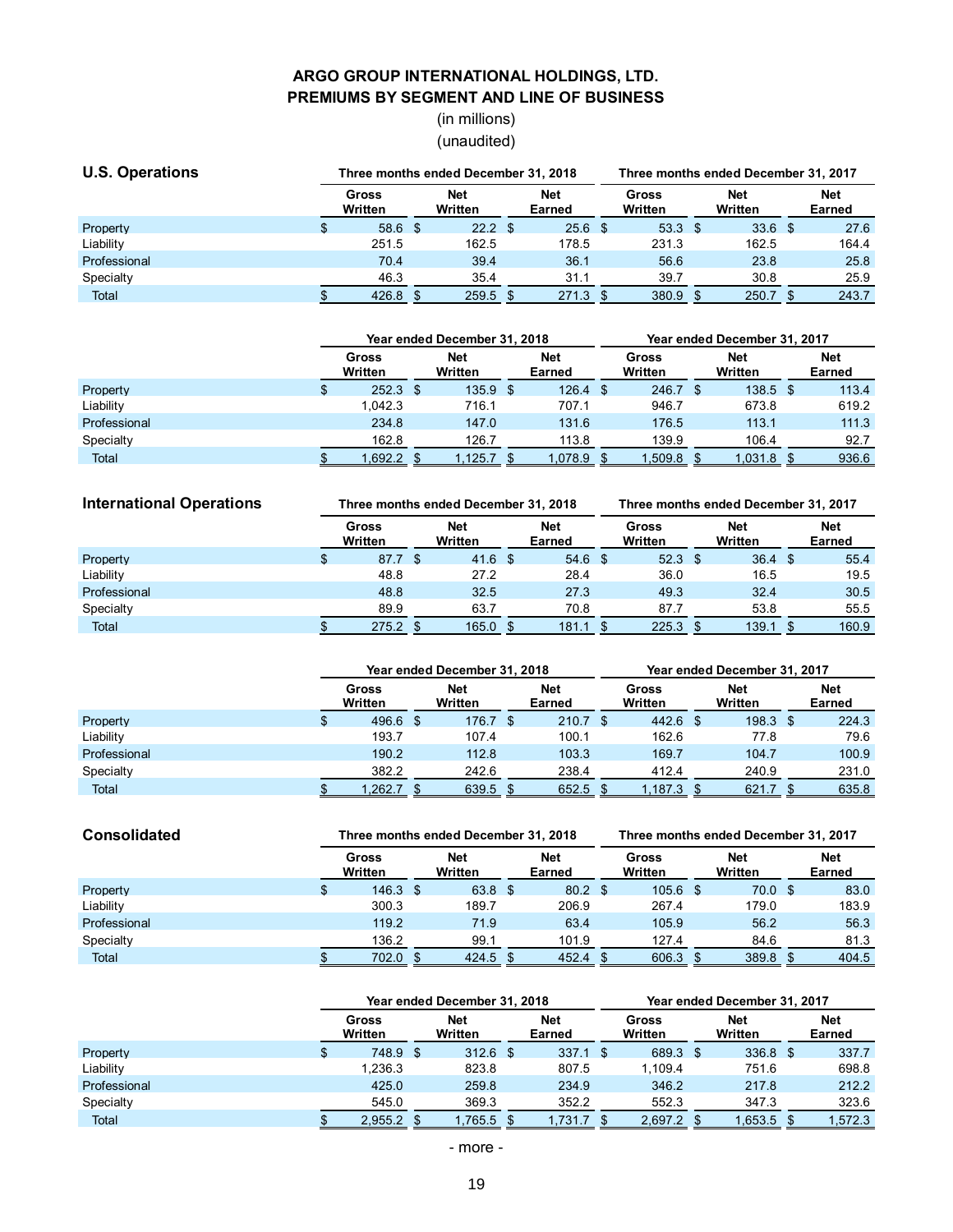## **ARGO GROUP INTERNATIONAL HOLDINGS, LTD. COMPONENTS OF NET INVESTMENT INCOME CONSOLIDATED**

(in millions)

(unaudited)

|                                                             |    | For the Three Months Ended |      |          | For the Years Ended<br>December 31, |                     |  |       |  |  |  |
|-------------------------------------------------------------|----|----------------------------|------|----------|-------------------------------------|---------------------|--|-------|--|--|--|
|                                                             |    | December 31,               |      |          |                                     |                     |  |       |  |  |  |
|                                                             |    | 2018                       | 2017 |          |                                     | 2018                |  | 2017  |  |  |  |
| Net investment income, excluding<br>alternative investments | \$ | 30.3 <sup>5</sup>          |      | 24.1 S   |                                     | $113.3 \text{ }$ \$ |  | 90.5  |  |  |  |
| Alternative investments                                     |    | (0.9)                      |      | 10.9     |                                     | 19.8                |  | 49.5  |  |  |  |
| Total net investment income                                 | S  | 29.4                       | - \$ | 35.0 $$$ |                                     | $133.1 \text{ }$ \$ |  | 140.0 |  |  |  |